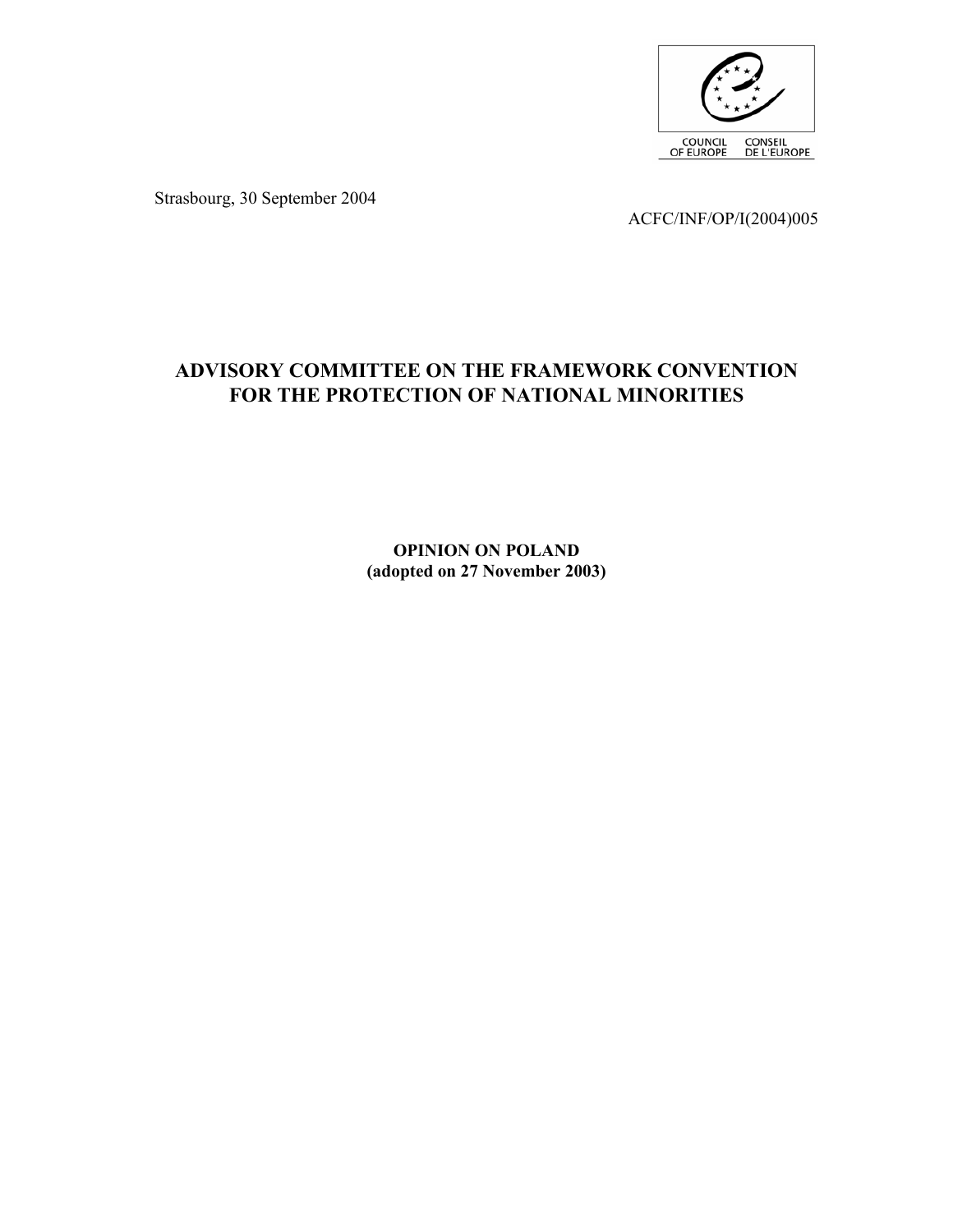Table of contents:

| IV. MAIN FINDINGS AND COMMENTS OF THE ADVISORY COMMITTEE25 |  |
|------------------------------------------------------------|--|
|                                                            |  |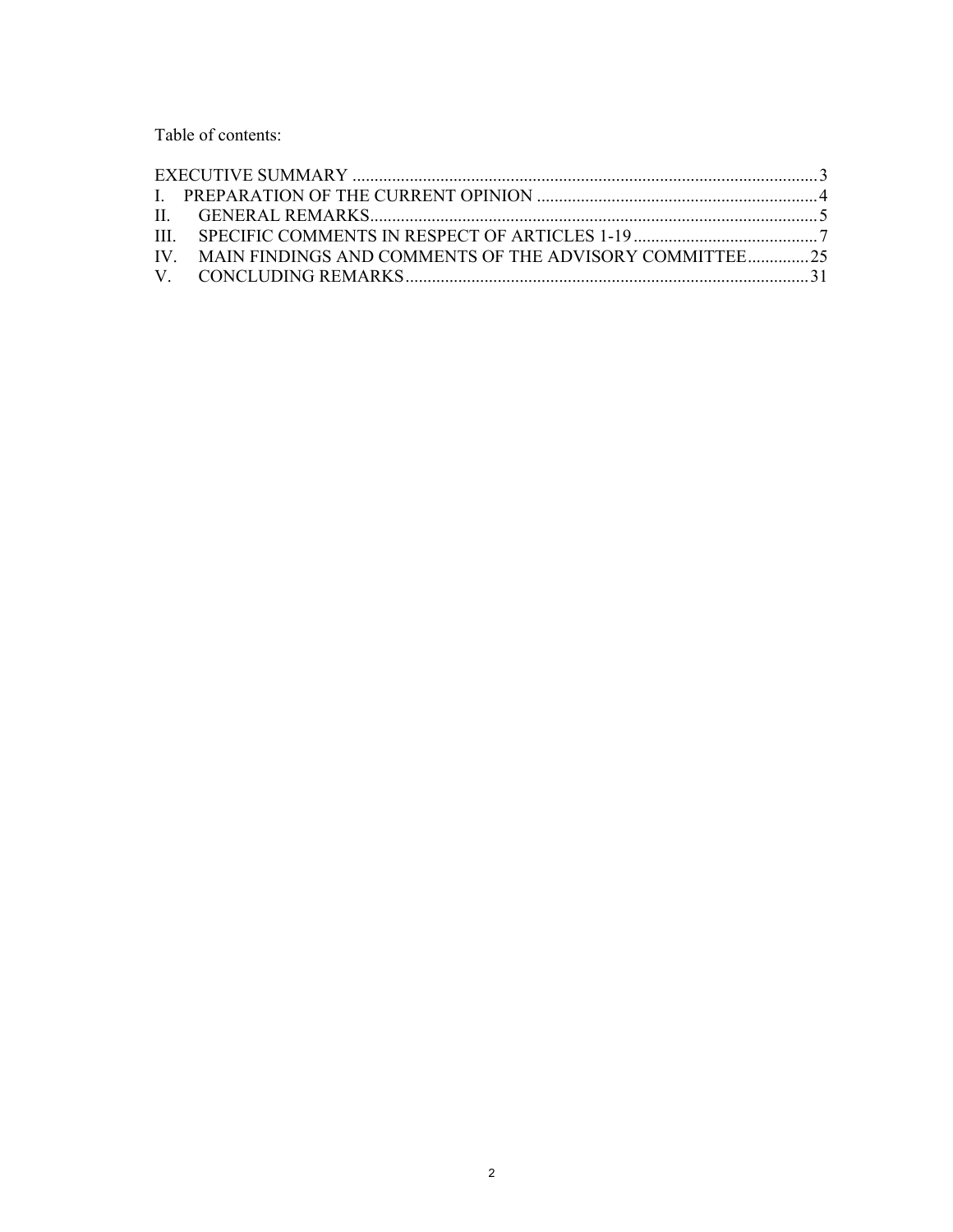#### **EXECUTIVE SUMMARY**

Following the receipt of the initial State Report of Poland on 10 July 2002 (due on 1 April 2002), the Advisory Committee commenced the examination of the State Report at its 15th meeting, on 9-13 September 2002. In the context of this examination, a delegation of the Advisory Committee visited Poland, on 14 to 17 April 2003, in order to seek further information on the implementation of the Framework Convention from representatives of the Government as well as from NGOs and other independent sources. The Advisory Committee adopted its opinion on Poland at its 18th meeting on 27 November 2003.

Poland has in many respects made valuable efforts to support national minorities and their cultures, including through certain sectoral legislative provisions in such fields as the educational and electoral systems and through the recent adoption of the Programme for the Roma community in Poland.

Although the legal and institutional framework protecting persons belonging to national minorities is fairly well developed in some areas, it lacks overall coherence and contains important shortcomings. This is particularly the case for the use of minority languages in relations with administrative authorities, as well as the display of traditional local names and other topographical indications in minority languages. In these areas, legislative guarantees are needed as a matter of priority. The adoption of a comprehensive law on national minorities could ensure legal coherence and address the issue of limited state support for national minorities in practice.

Poland should pursue the efforts made to solve the issues linked to monuments and cemeteries affecting many national minorities including Germans, Ukrainians, Jews, Lemks and Karaites. These efforts should be made in a spirit of tolerance and intercultural dialogue and in consultation with those concerned. The same applies to demands by many national minorities, including the Ukrainians, Slovaks, Armenians, Russians and Belarusians with regard to the setting up of and support for cultural centres, museums and libraries.

Despite regular radio and television broadcasts in a number of minority languages, the Advisory Committee finds that there is scope for improvement in the media sector, especially concerning additional radio programmes and geographical cover of broadcasting for dispersed national minorities. Greater attention should also be paid to involving more consistently persons belonging to national minorities in the preparation of programmes intended for them.

Notwithstanding the existing legal guarantees and the many opportunities available to persons belonging to national minorities for receiving instruction of/in their languages as part of the public education system, there is reason for concern about the threats of closure of a number of Lithuanian schools. It is thus important that all means of maintaining these schools be explored in consultation with those concerned.

Despite efforts by the Government, there remain problems in the implementation of the Framework Convention as concerns Roma. Consultation with the Roma is crucial for the successful implementation of the newly adopted Programme together with further action to address acts of discrimination and ensure equal opportunities for access to education.

While participation in public affairs at local and regional level is satisfactory, there is a clear need to reinforce participation of persons belonging to national minorities at national level.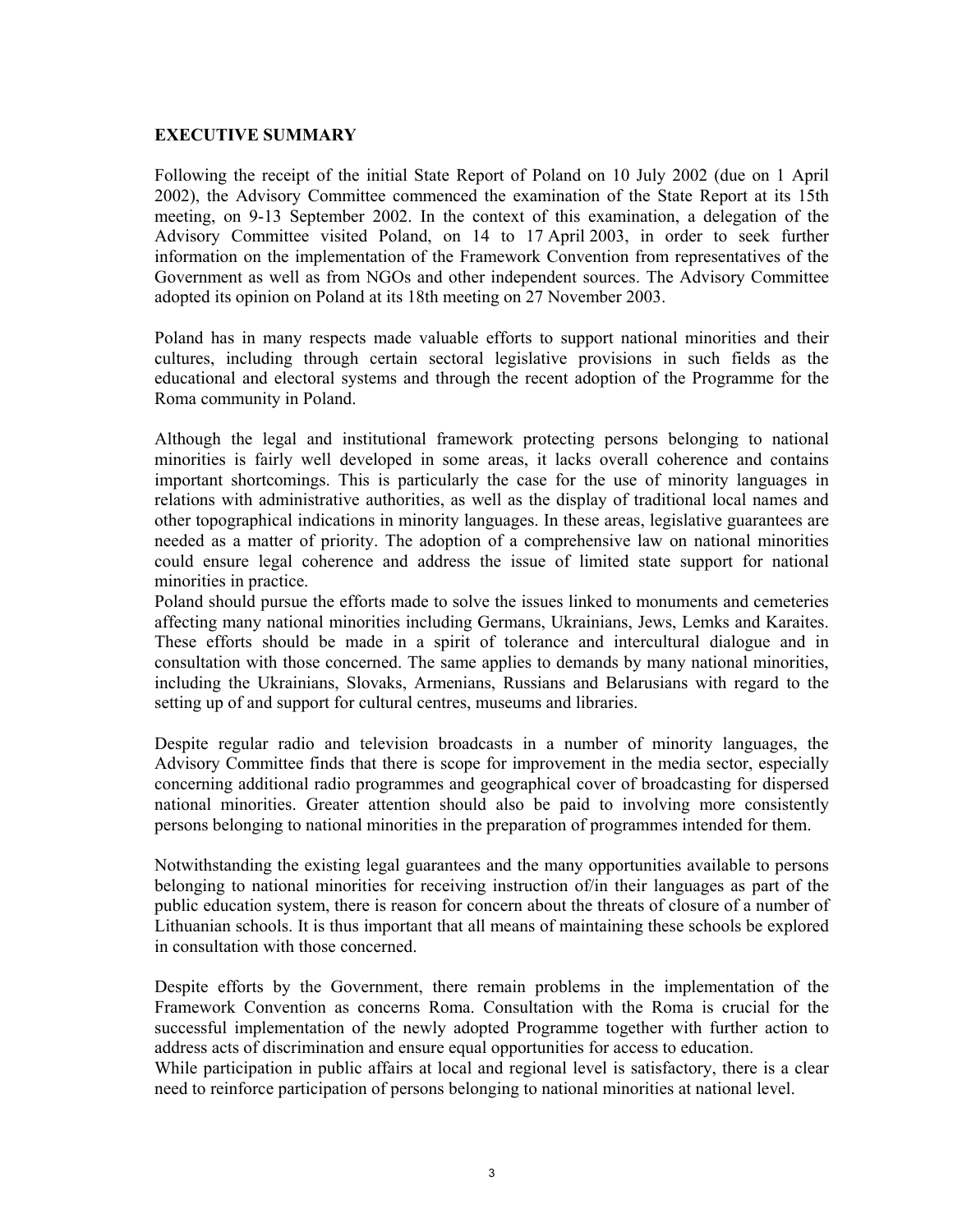## **I. PREPARATION OF THE CURRENT OPINION**

1. The initial State Report of Poland (hereinafter: the State Report), due on 1 April 2002, was received on 10 July 2002. The Advisory Committee commenced the examination of the State Report at its  $15<sup>th</sup>$  meeting, on 9 - 13 September 2002.

2. In the context of this examination, the Advisory Committee identified a number of points on which it wished to obtain fuller information. A questionnaire was therefore sent to the Polish authorities on 30 October 2002. The Polish Government replied to this questionnaire on 12 February 2003.

3. Further to an invitation from the Polish Government, and in accordance with Rule 32 of the Committee of Ministers' Resolution (97)10, a delegation of the Advisory Committee visited Poland from 14 to 17 April 2003 in order to obtain supplementary information from representatives of the Government, NGOs and other independent sources on the implementation of the Framework Convention. In preparing this opinion, the Advisory Committee also consulted a range of written materials from various Council of Europe bodies, other international organisations, NGOs and other independent sources.

4. The Advisory Committee subsequently adopted this opinion at its  $18<sup>th</sup>$  meeting on 27 November 2003 and decided to transmit it to the Committee of Ministers<sup>1</sup>.

5. The present opinion is submitted pursuant to Article 26 (1) of the Framework Convention, according to which, in evaluating the adequacy of the measures taken by the Parties to give effect to the principles of the Framework Convention, "the Committee of Ministers shall be assisted by an advisory committee", as well as pursuant to Rule 23 of Resolution No. (97) 10 of the Committee of Ministers, according to which the "Advisory Committee shall consider the state reports and shall transmit its opinion to the Committee of Ministers".

<sup>-</sup>1 The Advisory Committee decided, at its  $12<sup>th</sup>$  meeting on 30 November 2001, to introduce certain changes to the structure of its opinions. It decided to discontinue the practice of submitting a "Proposal for conclusions and recommendations by the Committee of Ministers" (Section V of the earlier opinions) and to introduce a new Section IV, entitled "Main findings and comments of the Advisory Committee". The Advisory Committee also decided to submit its "Concluding remarks" in Section V instead of Section IV. These changes are effective as from 30 November 2001 and they apply to all subsequent opinions adopted in the first monitoring cycle. These changes have been made in the light of the first country-specific decisions on the implementation of the Framework Convention adopted by the Committee of Ministers in October 2001.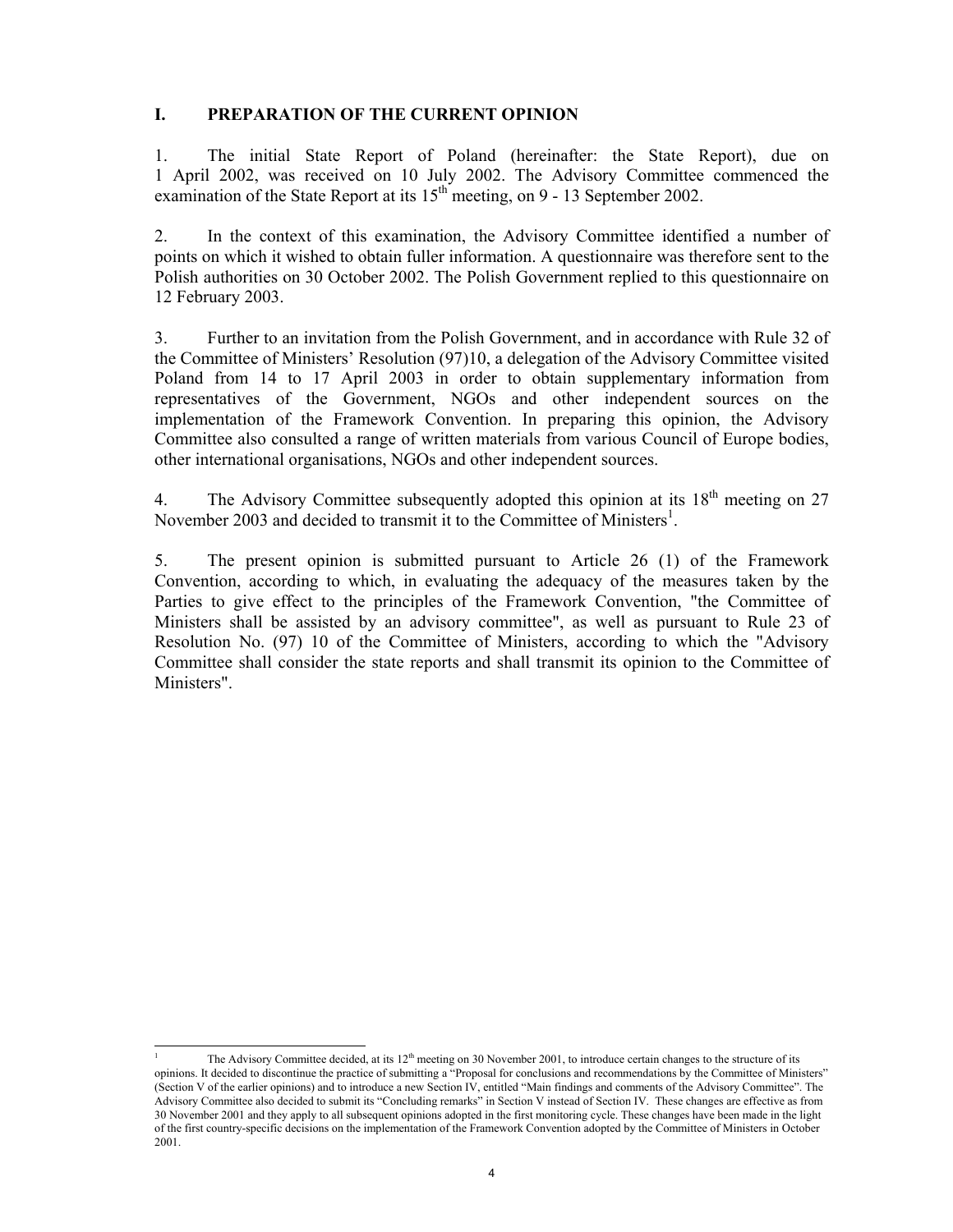## **II. GENERAL REMARKS**

-

6. The Advisory Committee welcomes that the Polish authorities consulted representatives of national minorities<sup>2</sup> during the preparation of the State Report. It also warmly welcomes that the authorities included in an appendix to the State Report the remarks of representatives of national minorities which were not incorporated in the State Report and provided reasons for adopting this approach. The Advisory Committee observes that the State Report is detailed as to existing legislation, but gives little information about state policy and relevant practice.

7. The Advisory Committee notes that additional information and useful clarifications were obtained from the Polish authorities' written reply to its questionnaire and the meetings during the visit, which took place in Cracow and Bialystok as well as Warsaw. The Advisory Committee considers that the visit organised at the Polish Government's invitation provided an excellent opportunity to have a direct dialogue with various sources. The information from the Government, the Ombudsman (Commissioner for Civil Rights Protection) and representatives of other sources, particularly national minorities, proved invaluable, notably with regard to implementation of the relevant provisions in practice. The Advisory Committee notes the spirit of co-operation shown by Poland throughout the process which led to the adoption of the current opinion.

8. Although persons belonging to national minorities seem generally to be familiar with the Framework Convention, the Advisory Committee nevertheless encourages the Polish authorities to take further measures to improve awareness of the Framework Convention, its explanatory report and the rules concerning its monitoring at international level, including through the publication and dissemination of the State Report and other relevant documents.

9. The Advisory Committee notes that the system for protection of national minorities in Poland appears to be closely linked to bilateral agreements with neighbouring countries. This approach is reflected, in particular, in the State Report and in the text of the declaration contained in Poland's ratification instrument (see related comments under Article 18 below).

10. The Advisory Committee notes with satisfaction that in recent times, the necessity to pass a comprehensive law protecting national minorities has gained ground and this option now seems to be the option preferred by the authorities. Such a law could be instrumental in filling existing gaps in the legal and institutional framework pertaining to national minorities and would be an important signal by the State of its commitment to national minorities in Poland.

11. An extensive process of decentralisation has taken place in Poland in recent years. In accordance with the subsidiarity principle, many functions are now performed by regional and local authorities, in particular the municipalities as regards matters - such as education - which are particularly relevant for persons belonging to national minorities. Hence the Advisory Committee considers it important that the central authorities provide the local authorities with the necessary assistance - financial, technical or other - so that they can properly perform their new functions as regards protection of national minorities.

 $<sup>2</sup>$  It is pointed out that under Polish law, a distinction is made between "national" and "ethnic" minorities (see paragraph 20 below). In the</sup> current opinion the term "national minorities" covers these two categories.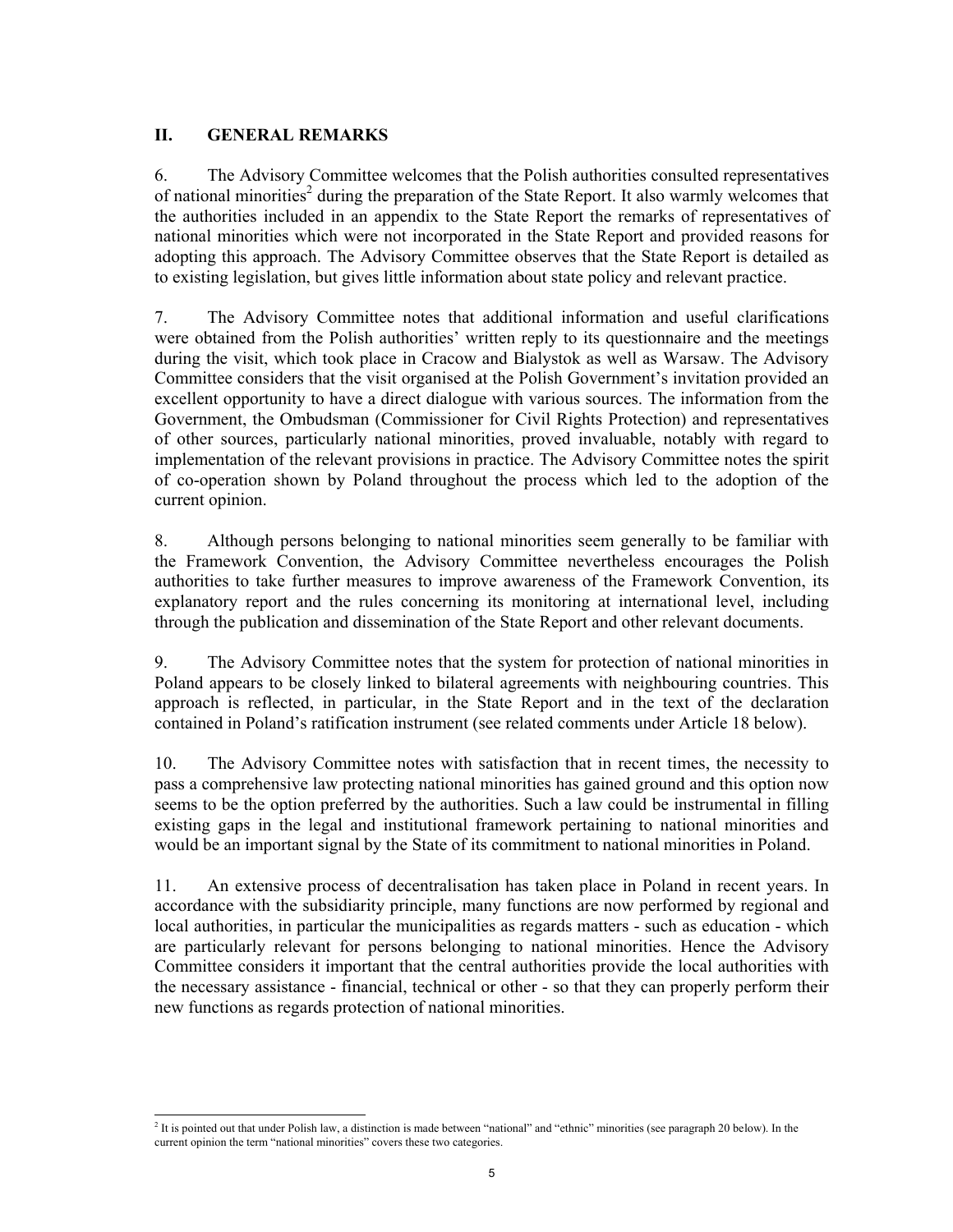12. In the following part of the opinion, it is stated in respect of a number of articles that, based on the information currently at its disposal, the Advisory Committee considers that implementation of the article at issue does not give rise to any specific observations. The Advisory Committee wishes to make clear that this statement is not to be understood as signalling that adequate measures have now been taken and that efforts in this respect may be diminished or even halted. Indeed, the Advisory Committee considers that the nature of the obligations of the Framework Convention requires a sustained and continued effort by the authorities to respect the principles and achieve the goals of the Framework Convention. Furthermore, a certain state of affairs may, in the light of the recent entry into force of the Framework Convention, be considered acceptable at this stage but that need not necessarily be so in further cycles of monitoring. Finally, it may be the case that issues that appear at this stage to be of relatively minor concern, prove over time to have been underestimated.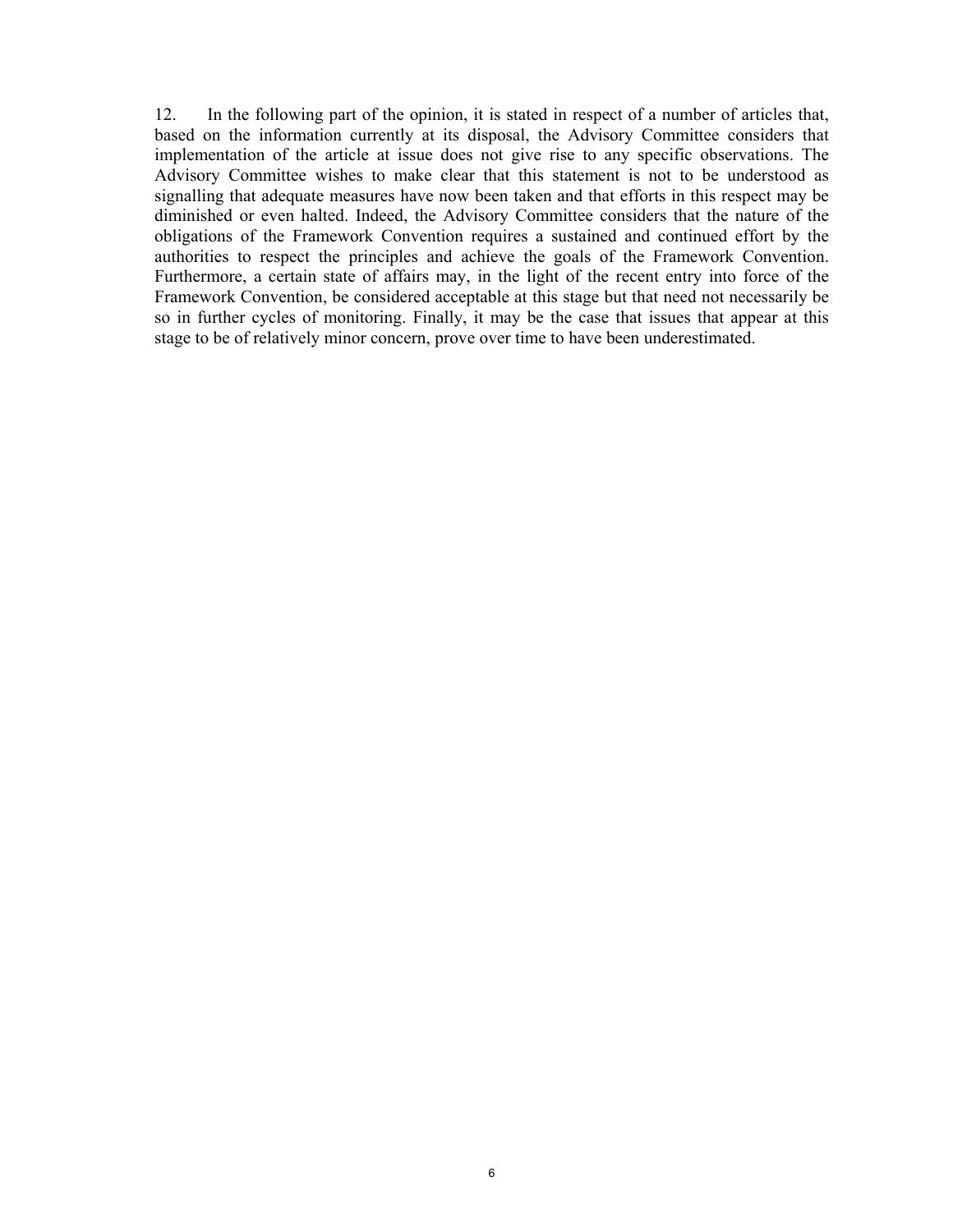## **III. SPECIFIC COMMENTS IN RESPECT OF ARTICLES 1-19**

## **Article 1**

13. The Advisory Committee notes that Poland has ratified a wide range of relevant international instruments. On the basis of the information currently at its disposal, it considers that implementation of this article does not give rise to any further observations.

## **Article 2**

14. Based on the information currently at its disposal, the Advisory Committee considers that implementation of this article does not give rise to any specific observations.

## **Article 3**

-

15. The Advisory Committee notes that Poland made two declarations when it deposited its instrument of ratification of the Framework Convention. The first one reads as follows: "Taking into consideration the fact, that the Framework Convention for the Protection of National Minorities contains no definition of the national minorities notion, the Republic of Poland declares, that it understands this term as national minorities residing within the territory of the Republic of Poland at the same time whose members are Polish citizens". The second declaration pertains specifically to Article 18 and states the following: "The Republic of Poland shall also implement the Framework Convention under Article 18 of the Convention by conclusion of international agreements mentioned in this Article, the aim of which is to protect national minorities in Poland and minorities or groups of Poles in other States".

16. The Advisory Committee underlines that, in the absence of a definition in the Framework Convention itself, the Parties must examine the personal scope of application to be given to the Framework Convention within their country. The position of the Polish Government is therefore deemed to be the outcome of this examination.

17. Whereas the Advisory Committee notes on the one hand that Parties have a margin of appreciation in this respect in order to take the specific circumstances prevailing in their country into account, it notes on the other hand that this must be exercised in accordance with general principles of international law and the fundamental principles set out in Article 3. In particular, it stresses that the implementation of the Framework Convention should not be a source of arbitrary or unjustified distinctions.

18. For this reason the Advisory Committee considers that it is part of its duty to examine the personal scope given to the implementation of the Framework Convention in order to verify that no arbitrary or unjustified distinctions have been made. Furthermore, it considers that it must verify the proper application of the fundamental principles set out in Article 3.

19. In the State Report, the Polish authorities indicated that 13 national minorities<sup>3</sup> resided in Poland, totalling around 1 million people and accounting for between 2% and 3% of the total population. The authorities added that the Kaszubs constituted neither a national nor an ethnic minority, but a group of speakers using a regional language. Nevertheless, the authorities take the view that the Framework Convention's provisions on language rights can be applied to the Kaszubs *mutatis mutandis*. The Advisory Committee welcomes this approach since it seems in

<sup>&</sup>lt;sup>3</sup> Armenians, Belarusians, Czechs, Germans, Jews, Karaites, Lemks, Lithuanians, Roma, Russians, Slovaks, Tatars and Ukrainians.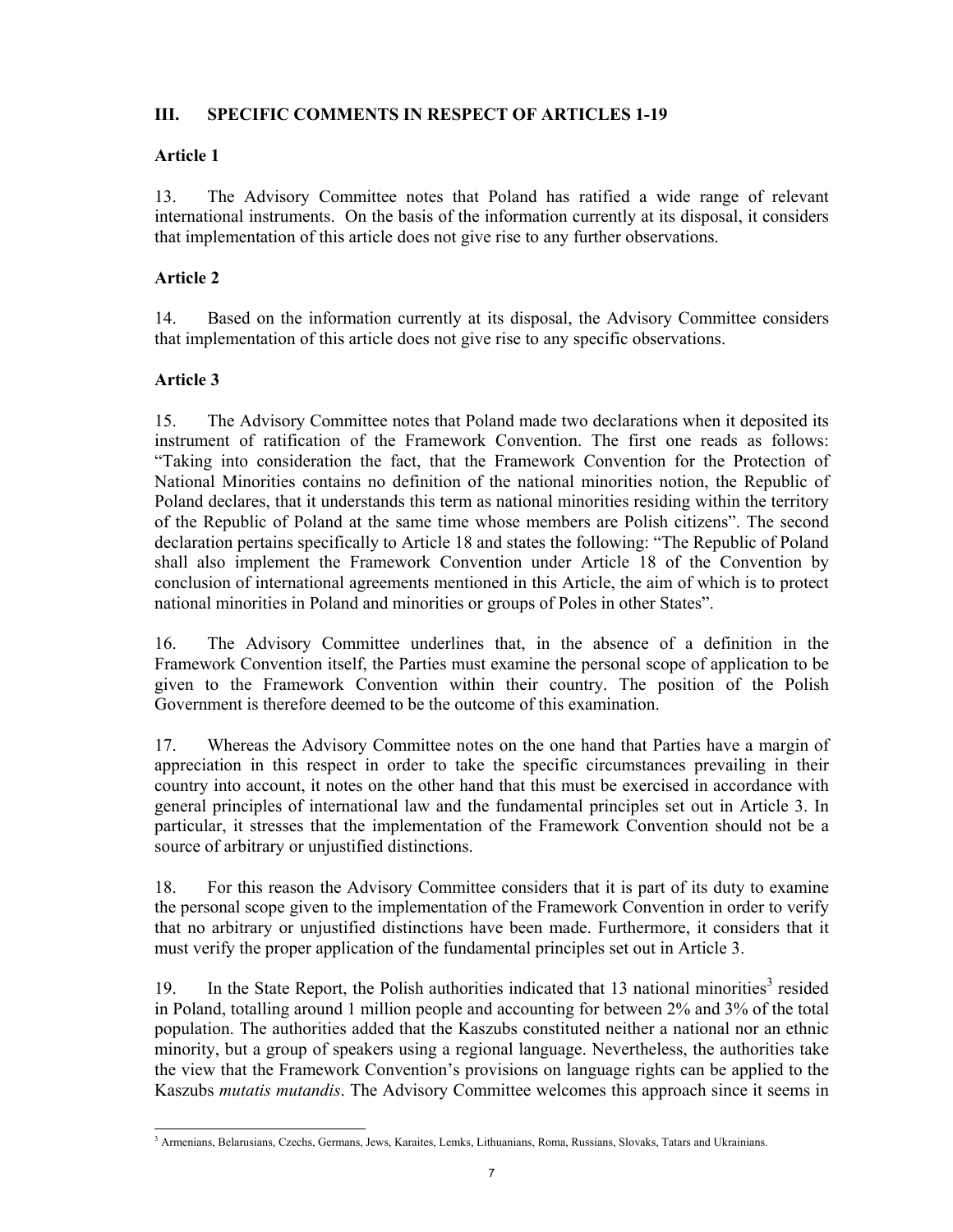line with the wish of the persons concerned and considers it important that the authorities take into account not only the Kaszub language but also Kaszub culture as a whole in developing its policies and measures for this group.

20. Both the terms "national" and "ethnic" minorities are used in the Polish legal order. The Draft Law on National and Ethnic Minorities<sup>4</sup> contains a list of national and ethnic minorities specifying the 13 groups mentioned in footnote 3 above, as well as the Kaszubs. While the Advisory Committee notes with satisfaction that both "national" and "ethnic" minorities under Polish law can benefit from the protection offered by the Framework Convention, it firmly believes that there should be no unjustified differences of treatment between them.

21. In reply to the Advisory Committee's questionnaire, the authorities stated that the legislation did not provide any specific procedure for recognising a group as a national minority. The Advisory Committee notes, however, that some Polish authorities seem to use the registration procedure of the Law on Associations as a means to determine whether or not a group can be considered a national minority<sup>5</sup> and encourage the Polish Government to examine whether this practice is the most appropriate.

22. As regards the Lemks, the Advisory Committee notes with satisfaction that, for some years now, the authorities have taken care to respect their identity better, in particular by designating them as Lemks. In the past Lemks were systematically assimilated to Ukrainians and it is therefore particularly important to pay proper attention to the calls from many of their representatives for the distinctive elements of the Lemk identity to be recognised.

23. The representatives of the Russian minority located in the province (*voivodship*) of Podlaskie indicated that, contrary to their wishes, they were sometimes designated collectively as "Orthodox Poles" or "Old-Rite Poles". Members of some local authorities of this province seem themselves to use these terms occasionally in referring to persons belonging to the Russian minority. In view of the strong objections to these terms by a number of those concerned, the Advisory Committee urges the authorities to refrain from using them in the future to designate persons belonging to the Russian minority.

24. For the first time for several decades, the 2002 census contained a question about the ethnic origin ("nationality") of the respondent and another about the language used at home. Under section 8 paragraph 1 of the General Census of Population and Households Act, replies to these two questions were compulsory. While recognising the need for quality data in this area, the Advisory Committee considers that the right not to be treated as a person belonging to a minority also extends to a census and that a compulsory answer to a question on ethnic origin or a question on language used is not compatible with that principle.

25. The Advisory Committee finds it essential that the resulting census data is protected in an appropriate manner and that the ethnicity data is processed, as a rule, in such a manner that data subjects are not identifiable, bearing in mind the principles contained in the Committee of Minister's Recommendation 97(18) concerning the protection of personal data collected and processed for statistical purposes. In this respect the Advisory Committee welcomes the Government's assurances that all individual and personal data collected are treated as

<sup>-</sup>4 The Draft Law presented by the Speaker of the *Sejm* on 11 January 2002 has since been significantly amended by the special *Sejm* subcommission examining it. The current Advisory Committee opinion is based on the latest version of this Draft Law, sent to it on 4 April 2003 by the Ministry of Internal Affairs and Administration.

 $<sup>5</sup>$  See, in this connection, the European Court of Human Rights judgment of 20 December 2001 in the case of Gorzelik v. Poland (the Grand</sup> Chamber agreed to the referral request on 10 July 2002), where the Court found no violation of Article 11 (freedom of assembly and association) of the European Convention on Human Rights (see in particular paragraph 63 of the judgment).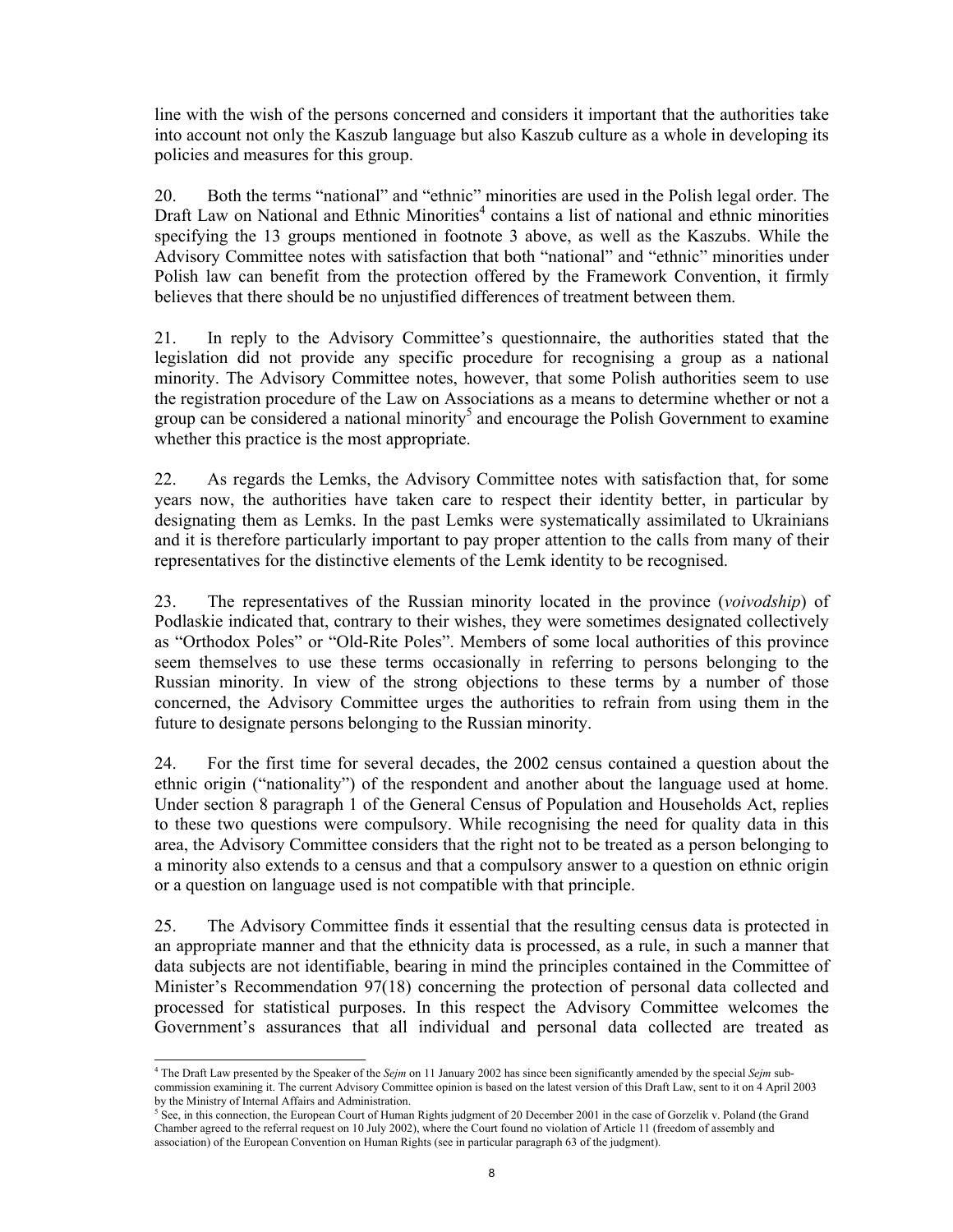confidential and are given special protection for the purposes of the Public Statistics Act, with its provisions on data protection.

26. Information from representatives of several minorities as well as from various other sources point to irregularities in the conduct of the latest census. Some enumerators allegedly omitted to ask the questions about national affiliation and language used, replied *ex officio* in some cases with "Polish", questioned the replies which some people gave, or entered the replies to these questions in pencil. The Government acknowledges that there were isolated occurrences of this kind but states that the enumerators involved were immediately reprimanded and the errors identified were rectified. The Ombudsman twice made representations to the General Commissioner of the census, the first time to report minorities' fears that the census results would not reflect their actual numbers, and a second time to draw attention to certain irregularities committed by enumerators that might affect the credibility of the census.

27. In view of these elements, which raise some doubt on the reliability of the latest census results as to the numbers of persons having declared their belonging to a national minority and those having stated that they spoke Kaszub<sup>6</sup>, the Advisory Committee believes that the authorities should interpret these results with caution, particularly for purposes of developing policies and measures and allocating subsidies to national minorities. Caution is all the more required as the results of the latest general census, published after submission of the State Report, indicate a drastic fall in the number of persons belonging to national minorities and that a large percentage of respondents did not declare any ethnic belonging despite the compulsory nature of this question. The drop is evident not only from the estimates put forward by minorities' representatives but also from those which the authorities gave in the State Report, in many cases three to four times larger than the figures produced by the census. The Advisory Committee is concerned that such large discrepancies can seriously hamper the ability of the state to target, implement and monitor measures to ensure the full and effective equality of persons belonging to national minorities. It is therefore important that the authorities bear such discrepancies in mind when discussing policies and other measures with representatives of national minorities.

28. The results of the latest census also show that large numbers of people stated "Silesian" in reply to the question on national affiliation – more, indeed, than stated belonging to any of the 13 national minorities, and more than the number of Kaszubs. The Polish authorities consider that Silesians cannot be treated as a national minority nor be protected by the Framework Convention. Whatever the approach ultimately adopted, the Advisory Committee urges the Polish authorities to continue their dialogue with the Silesians on this matter and to take care that persons claiming to belong to the Silesian group are able to express their identity (see also related comments below under Article 7).

29. In addition to the Silesian group, the Advisory Committee notes the existence in Poland of other ethnic or linguistic groups which the Government does not at this stage consider to be covered by the Framework Convention. The Advisory Committee is of the opinion that it should be possible to consider the inclusion of persons belonging to these groups, including non-citizens as appropriate, in the application of the Framework Convention on an article-by-

 6 According to the official results of the 2002 census, the number of Polish citizens having declared a "nationality" other than Polish would be as follows: 147,094 declared German nationality, 47,640 Belarusian nationality, 27,172 Ukrainian nationality, 12,731 Roma nationality, 5,850 Lemk nationality, 5,639 Lithuanian nationality, 3,244 Russian nationality, 1,710 Slovak nationality, 1,055 Jewish nationality, 447 Tatar nationality, 386 Czech nationality, 262 Armenian nationality and 43 Karaite nationality. Moreover, 52,490 people stated that they spoke Kaszub at home.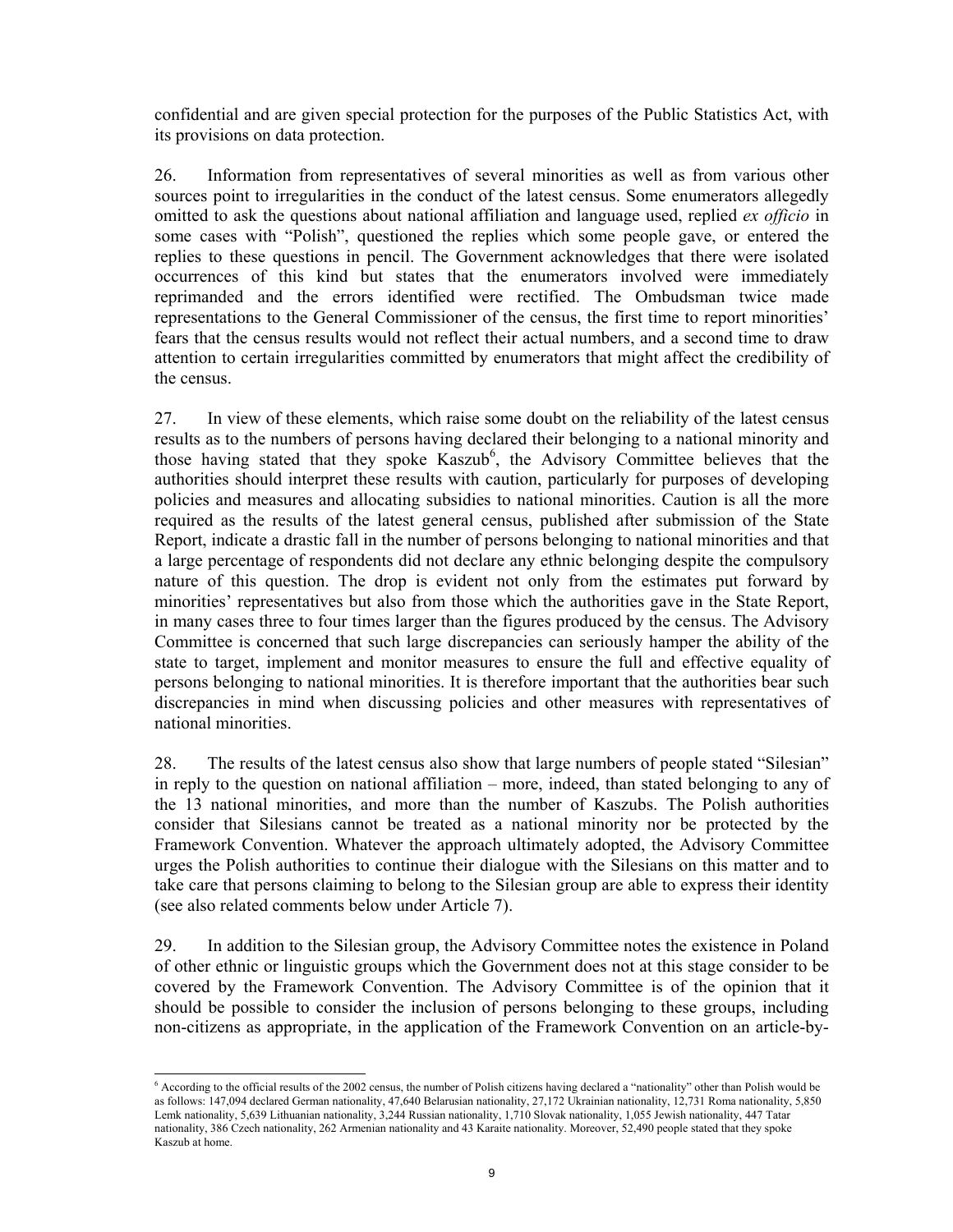article basis, and takes the view that the Polish authorities should consider this issue in consultation with those concerned.

## **Article 4**

-

30. The Advisory Committee notes that Article 32 of the Constitution guarantees the principle of equality and non-discrimination and that Article 11 paragraph 3 of the Labour Code prohibits any form of ethnic discrimination in employment. However it is difficult to assess the scope and effectiveness of Article 11 paragraph 3 as the authorities do not collect any statistics on proceedings concerning alleged contraventions of that legal provision. The Advisory Committee therefore strongly urges the authorities to develop new methods of data collection in this field.

31. Several institutions currently play an important role in combating discrimination. The Ombudsman, for instance, annually deals with dozens of cases concerning persons belonging to national minorities, including discrimination cases. The Advisory Committee welcomes the Ombudsman's work in this area, which seems highly appreciated by representatives of national minorities. It involves not only handling complaints from persons belonging to national minorities but also, and primarily, a large amount of mediation work during on-the-spot visits in which the Ombudsman meets representatives of national minorities and local authorities. Such mediation work has proved useful and constructive in a number of situations, including in the controversy on the possible erection of a watchtower in Puńsk, near the Lithuanian border.

32. The Advisory Committee also notes with interest that the Plenipotentiary for Equal Treatment Between Women and Men has had her terms of reference widened, by Government order of June 2002, to address all discrimination matters until a new anti-discrimination body is set up. Although the Plenipotentiary does not have the same status as the Ombudsman, being a governmental agency, her role is nonetheless crucial to development of Government antidiscrimination policy.

33. From the foregoing, it is clear that the authorities have recently paid closer attention to the legislative anti-discrimination framework, primarily with regard to its institutional aspect. Bearing in mind the need to transpose the European Council Directive 2000/43/EC of 29 June 2000 implementing the principle of equal treatment between persons irrespective of racial or ethnic origin, and as other Council of Europe bodies have already done, the Advisory Committee can but encourage the Polish authorities to pursue their efforts to complete the legislative framework so as not only to prohibit discrimination in all areas of life, particularly housing, contractual relations between individuals, access to welfare benefits or access to public places, but also to ensure that effective remedies are available to victims of discrimination<sup>7</sup>. The same goes for their efforts to consolidate the institutional framework in that sphere.

34. The Advisory Committee notes however that the Draft Law on National and Ethnic Minorities provides for a new body that would develop and implement policy on national minorities, including elimination of discrimination, as well as take action to prevent discrimination of persons belonging to national minorities. In this connection the Advisory Committee considers that care should be taken, both in legislation enacted and terms of reference issued, that the various institutions are able to co-ordinate their anti-discrimination

<sup>&</sup>lt;sup>7</sup> See the second report on Poland of the European Commission against Racism and Intolerance (ECRI), December 1999, paragraphs 16 and 17. See also the report of the Council of Europe Commissioner for Human Rights on his visit to Poland from 18 to 22 November 2002, paragraph 21.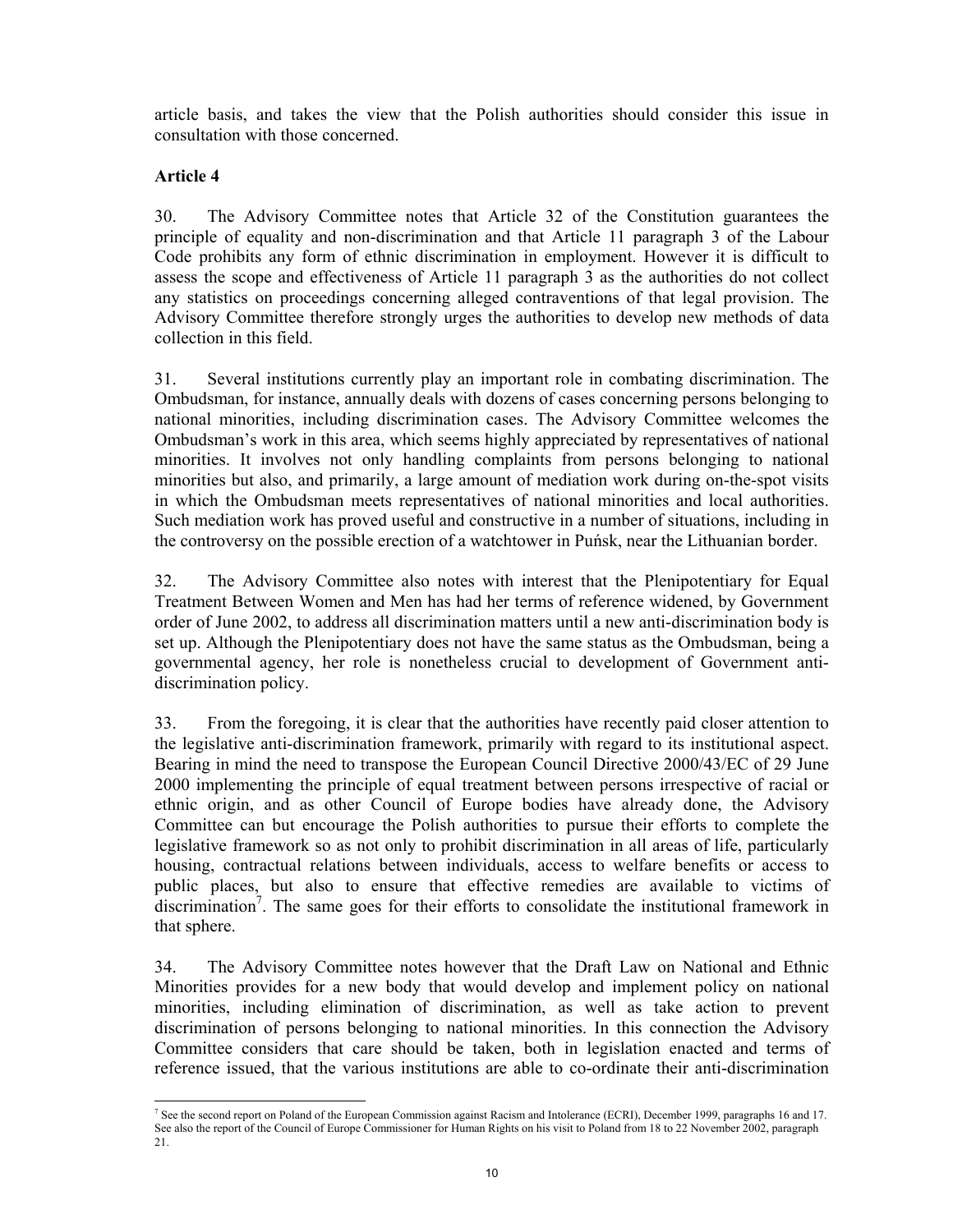work properly. The Advisory Committee considers that it will also be necessary to clarify relations between new structures such as the body for implementing policy on national minorities and existing structures, notably the Ombudsman and the Plenipotentiary for Equal Treatment between Women and Men, because it is important that everyone concerned, including persons belonging to national minorities, has a clear idea of how responsibilities are divided in this field.

35. The Advisory Committee notes that it is difficult to measure full and effective equality between persons belonging to national minorities and the majority given the lack of statistical and qualitative data in this field. According to the authorities, for instance, the statistics do not cover employment among national minorities, though the results of the 2002 census should provide various demographic and socio-economic data on national minorities by the end of 2003. In addition to data resulting from the 2002 census, the Advisory Committee is of the opinion that the Government should endeavour to find additional means to collect reliable statistical data concerning national minorities. Without such data, it may be very difficult for the Polish authorities to operate effectively and for the international monitoring bodies to ascertain whether Poland meets its obligations under the Framework Convention.

36. The Advisory Committee notes that there continue to be great socio-economic differences between many Roma and the rest of the population. Such differences, together with persisting discriminatory practices against Roma which are still reported in various fields (see related comments under paragraphs 49 and 50 below), render the requirement for special measures in respect of this minority a matter of priority. However, the Roma minority is not a homogeneous community and the socio-economic situation of its component groups can vary considerably from one region to another. It seems that the Roma in the mountains of the Małopolskie province are particularly hard hit, sometimes suffering, *inter alia,* deplorable housing conditions, poor water supply and educational difficulties, including illiteracy and school drop-out.

37. The Government recognises the particular difficulties which the Roma face in this region. On 13 February 2001, the Council of Ministers adopted a Pilot Programme of support to the Roma community in Małopolskie for 2001-2003. This Programme, whose main emphasis is on education and which representatives of the Roma community and many NGOs helped draw up, also includes a range of measures to improve standards of living, access to employment and public health of the population concerned. Although there will not be a final evaluation of the Programme until 2004, the Advisory Committee notes with satisfaction that results so far have mostly been considered positive, including by representatives of the Roma. Substantial progress has been recorded in the education field, where the school drop-out rate has been lowered and results have improved, thanks in particular to the introduction of Roma educational-support staff, a measure which has proven promising and would be worth extending to other regions.

38. The authorities have indicated that they intend using the results of the Małopolskie Pilot Programme as a basis for developing longer-term, nationwide measures within a support programme for the whole of Poland's Roma community so that Roma in other regions, particularly in the province of Podkarpackie, can also benefit. The Advisory Committee welcomes in this context the adoption in August 2003 of a Programme for the Roma community in Poland with emphasis on educational measures.

39. Given the important needs in this area and the repeated requests from representatives of the Roma minority, the Advisory Committee considers it essential that the Government makes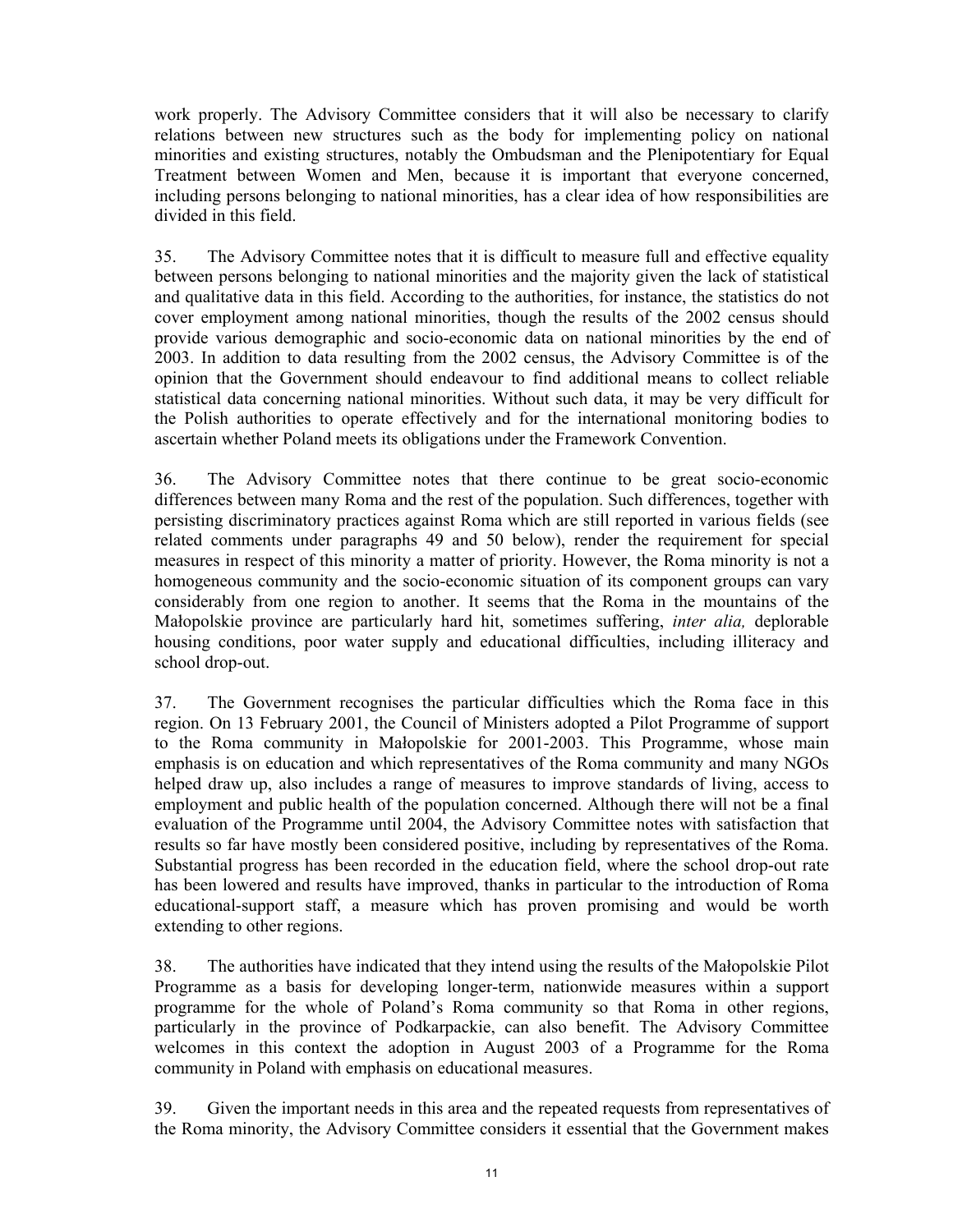available the necessary resources for its effective implementation<sup>8</sup>, which should take place in full consultation with Roma and representatives of civil society. The Advisory Committee also notes that during implementation, special attention will need to be paid to Roma women. More generally, the Advisory Committee recalls that, in designing further measures to promote full and effective equality in favour of the Roma, the Polish authorities should take into due account the Committee of Ministers' Recommendation (2001) 17 on improving the economic and employment situation of Roma/Gypsies and Travellers in Europe.

## **Article 5**

40. The Advisory Committee notes that the Polish legislation has numerous sectoral provisions governing key fields for protecting national minorities, such as culture and education. At the same time it regrets that rights in some other sectors which are no less important, mainly language rights (see related comments under Articles 10 and 11 below) and participation rights (see related comments under Article 15 below) are not sufficiently guaranteed by existing legislation or in some cases not guaranteed at all. The Government is aware of these shortcomings, and draft remedial legislation has been under examination for several years.

41. In this connection it is to be stressed that a Draft Law on National and Ethnic Minorities is currently being examined by the relevant parliamentary commissions. The Advisory Committee cannot but regret that this Draft Law, which has existed for several years and was prepared at the initiative of the *Sejm* Commission on National and Ethnic Minorities, has still not been enacted to date and that no calendar for its examination by the *Sejm* in plenary has been communicated. The Advisory Committee considers that the *Sejm* enactment of the Draft Law, which now enjoys the support of the Government and which representatives of minorities have long been calling for, would contribute significantly to completing the legal and institutional framework pertaining to national minorities and would be an important signal by the State of its commitment to minorities in Poland. Meanwhile the controversy and delays in the adoption of the Draft Law will continue to be interpreted by many as a sign of this lack of coherence and of a minimalist attitude of the state with regard to the recognition of minority rights.

42. The Advisory Committee notes that representatives of several national minorities attach great importance to state support for development of their cultural activities. Support for setting up cultural centres, museums and libraries is therefore a key demand of Ukrainians, Slovaks, Armenians, Russians and Belarusians. In several cases, it is alleged that promising projects – for example, the Hajnówka Belarusian museum – could have been realised if the authorities had taken more determined action. In this respect minorities' representatives have expressed a degree of frustration at how little will some authorities have shown, in occasional contrast to the support the same authorities give to Polish cultural institutions. The Advisory Committee notes in this context that notwithstanding measures which the authorities have taken to assist national minorities despite a difficult budgetary situation, the prevailing feeling among those concerned is that of a state minimum action for national minorities.

43. Seemingly a factor that might account, at least in part, for the difficulties in obtaining state support for establishing minority cultural institutions is that the authorities tend to prioritise financial support for projects and activities rather than institutions. National minorities' representatives regret that this makes it increasingly difficult, or even impossible, to

<sup>-</sup><sup>8</sup> See the concluding observations of the United Nations Committee on Economic, Social and Cultural Rights on Poland, 19 December 2002, paragraphs 14 and 36 (doc E/C.12/1/Add.82)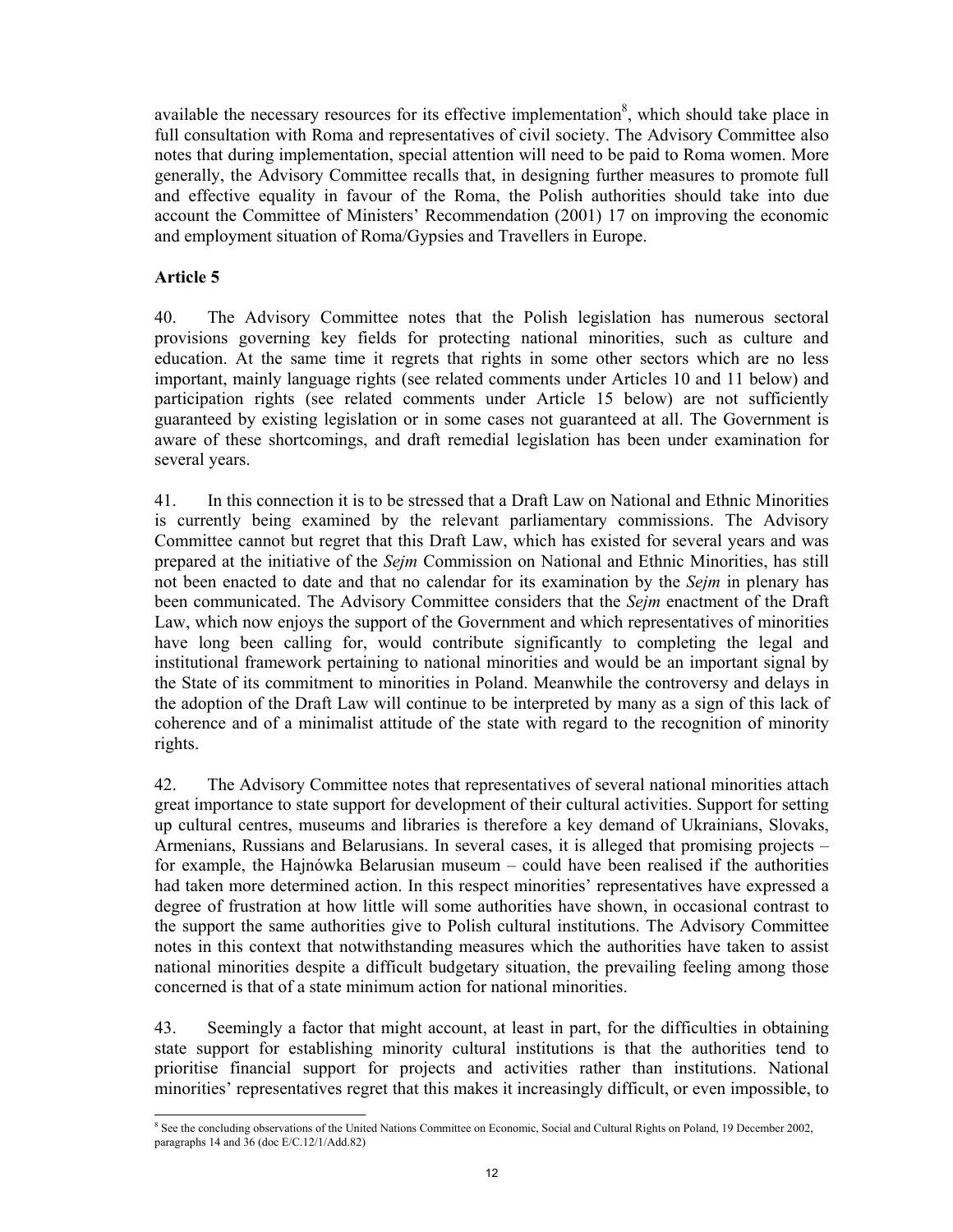obtain longer-term subsidies for setting up and running institutions, renting premises and paying staff. While understanding why the authorities might adopt such funding criteria, and without denying Poland's budget difficulties, the Advisory Committee nevertheless considers that the authorities should pay more attention to requests from minorities as regards setting up cultural centres, museums and libraries, which are often their main means of asserting their identity and making it visible to the public.

44. Renovation and maintenance of cemeteries, which deteriorate over time and are sometimes vandalised, is a central concern of several national minorities. There are for instance estimated to be around twelve hundred Jewish cemeteries, many of them in places which now have virtually no Jewish population, and around two hundred synagogues, which the Jewish community finds it difficulties to continue maintaining. The Lemks, which have over 200 Orthodox churches and chapels in places where they are often no longer present, have similar problems in maintaining that heritage as has the Karaite minority, the numerically smallest minority in Poland, with its cemetery. Given the huge needs in this field, the Advisory Committee is of the opinion that the authorities should endeavour to agree with the representatives of the national minorities concerned on priorities for action and at the same time consider increasing the support available for national minorities in this field.

45. The Advisory Committee notes that the negative effects of Operation "Wisla", which the communist Government conducted in 1947, in a tragic context affecting the Polish population, and which forcibly displaced Ukrainians from south-east Poland to northern and western parts of the country, as well as forcing many Lemks out of their traditional area of settlement, have still not been completely resolved, despite the measures taken by the authorities in recent years. Large numbers of Ukrainians and Lemks today live outside their regions of origin and both minorities have to contend with geographical dispersal which further complicates the preservation of their identity. The authorities recognise that there remain at least two types of problem – restitution of property and preservation of cultural sites.

46. The lack of a specific law dealing with return of property seems to be delaying compensation of some Ukrainians and Lemks who were victims of nationalisation of their properties during Operation "Wisla". Representatives of the Ukrainians likewise attach great importance to compensation which they think should be given to members of their community imprisoned in the Jaworzno work camp from 1947 to 1949.

47. In view of the serious consequences of Operation "Wisla" which still affect Ukrainians and Lemks today, and while welcoming remedial measures which have already been taken, the Advisory Committee considers that, in consultation with representatives of the Ukrainians and Lemks, the authorities should step up their efforts to return property and preserve cultural sites so that satisfactory solutions to the problems can be found. The Advisory Committee recognises, in this connection, that despite the lack of a law on the restitution of property, the authorities of the province of Małopolskie have succeeded, by means of case-by-case administrative decisions which the courts have then upheld, in speeding up the process of returning property. It urges other provinces to draw inspiration from this experience. The Advisory Committee is also of the opinion that the authorities should continue discussions with representatives of the Ukrainian minority in order to settle the question of the follow-up to be given to past imprisonments at Jaworzno labour camp.

#### **Article 6**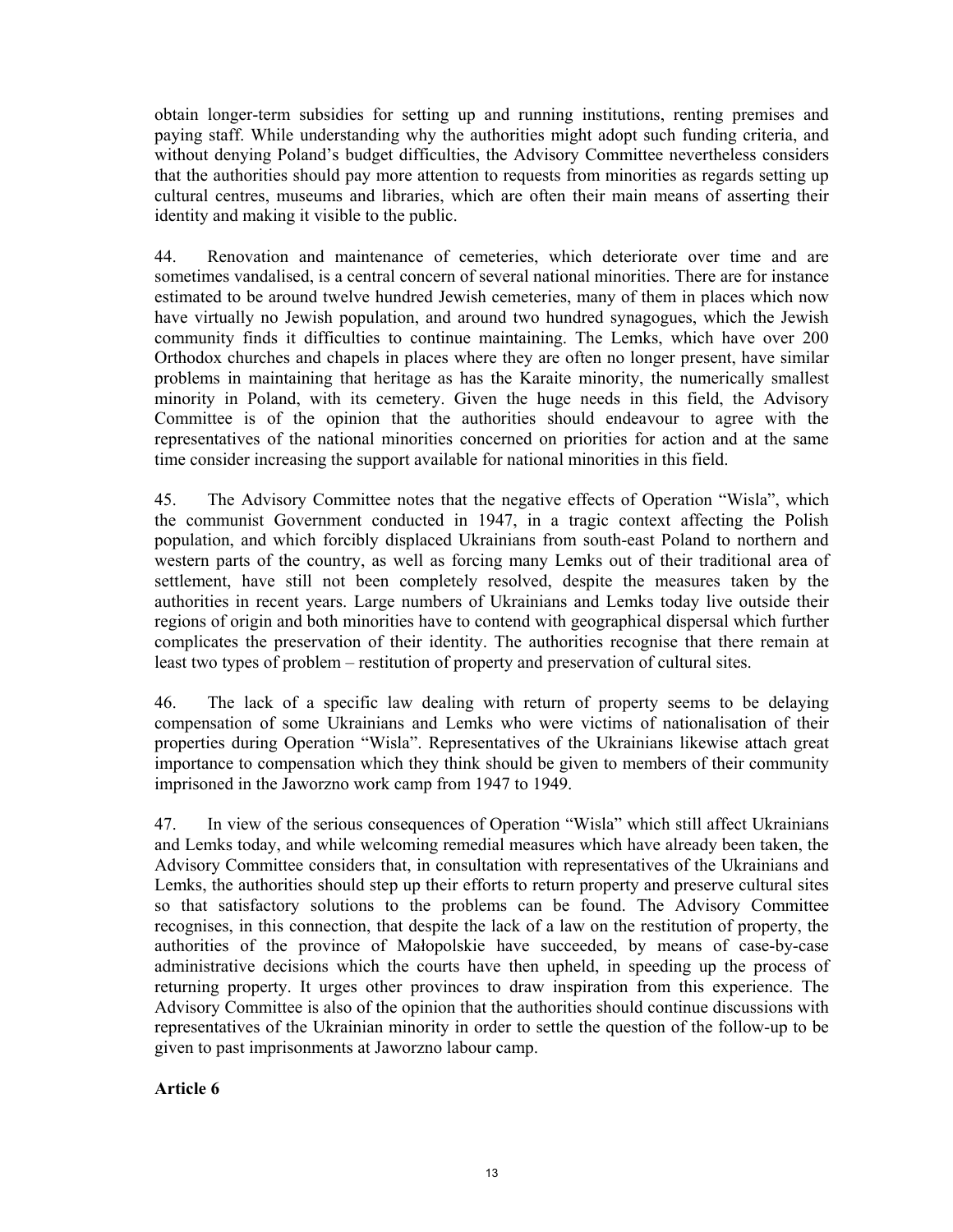48. The Advisory Committee notes that, as its history attests, Poland has a long experience of handling ethnic and cultural diversity notwithstanding that especially the Second World War brought about a significant decrease in the numbers of persons belonging to national minorities, which now account for only a small proportion of the total population. In this context, the Advisory Committee considers it important that the authorities, who often stress the homogeneity of modern-day Poland, increase their awareness-raising efforts at all levels – and particularly in education and the media – to ensure greater recognition of the national minorities' contribution to Polish society and intercultural dialogue. Over-insistence on the homogeneity of the Polish population may have an adverse effect on the rights of persons belonging to national minorities to assert their identity (see related comments about the latest census under Article 3 above).

49. The Advisory Committee notes with concern that in practice, as evidenced by certain cases of violation of legal provisions on non-discrimination mentioned by the Ministry of Justice, persons belonging to vulnerable groups are still discriminated against in various fields. The Roma are the most affected by this, and a number of them living on the outskirts of cities are reportedly still without access to some basic services such as waste disposal, water supply or electricity. The Ombudsman, for instance, has called on local authorities in Cracow to improve the housing of some of the Roma, and the Advisory Committee can but encourage the authorities to respond to such recommendations.

50. There are also reports of discrimination against Roma as regards employment and medical care<sup>9</sup>. Moreover, the Advisory Committee is deeply concerned to note that the practice of introducing or maintaining special Roma classes, which has been strongly criticised by the Roma in that it generates exclusion and marginalisation, has not yet been completely eradicated from schools (see related comments below under Article 12). The Advisory Committee therefore urges the authorities to step up their efforts to counter persistent discrimination of this kind by taking action as regards both the legislative framework and its implementation in practice (see related comments under Article 4 above).

51. The Advisory Committee notes the persistence, in Polish society, of negative stereotypes which contribute to stigmatising some minorities, in particular the Roma but also the Ukrainians and Germans. Such stereotypes reportedly appear not only in the media and some publications but also, sometimes, within the education system. In this context, the Advisory Committee recalls the need for the authorities to promote intercultural dialogue at all levels, including in the media and within the school curricula, so as to sensitise pupils to national minorities' existence and, as far as possible, endeavour to promote dispassionate treatment of painful historical events.

52. The Advisory Committee notes that the question of erecting and/or renovating memorials to war victims has recently caused tension between the authorities and representatives of the German minority, particularly in the Opole region but to a lesser extent also in Silesia. The Advisory Committee recognises that this is a difficult and sensitive issue which resurrects painful episodes in Polish tragic history and that diverging perceptions of these historical events may sometimes be hard to reconcile. Cases of this kind pose complex and delicate questions, in particular as to the acceptability of certain symbols and certain place names, the translation of inscriptions, the question whether victims' names and identities should be displayed and the further question whether a distinction should be drawn between soldiers and war victims. Issues of this kind have also been reported in connection with the Ukrainian minority's erecting and/or renovating memorials in various places like Bircza,

-

<sup>9</sup> See the second report on Poland of the European Commission against Racism and Intolerance (ECRI), December 1999, paragraph 38.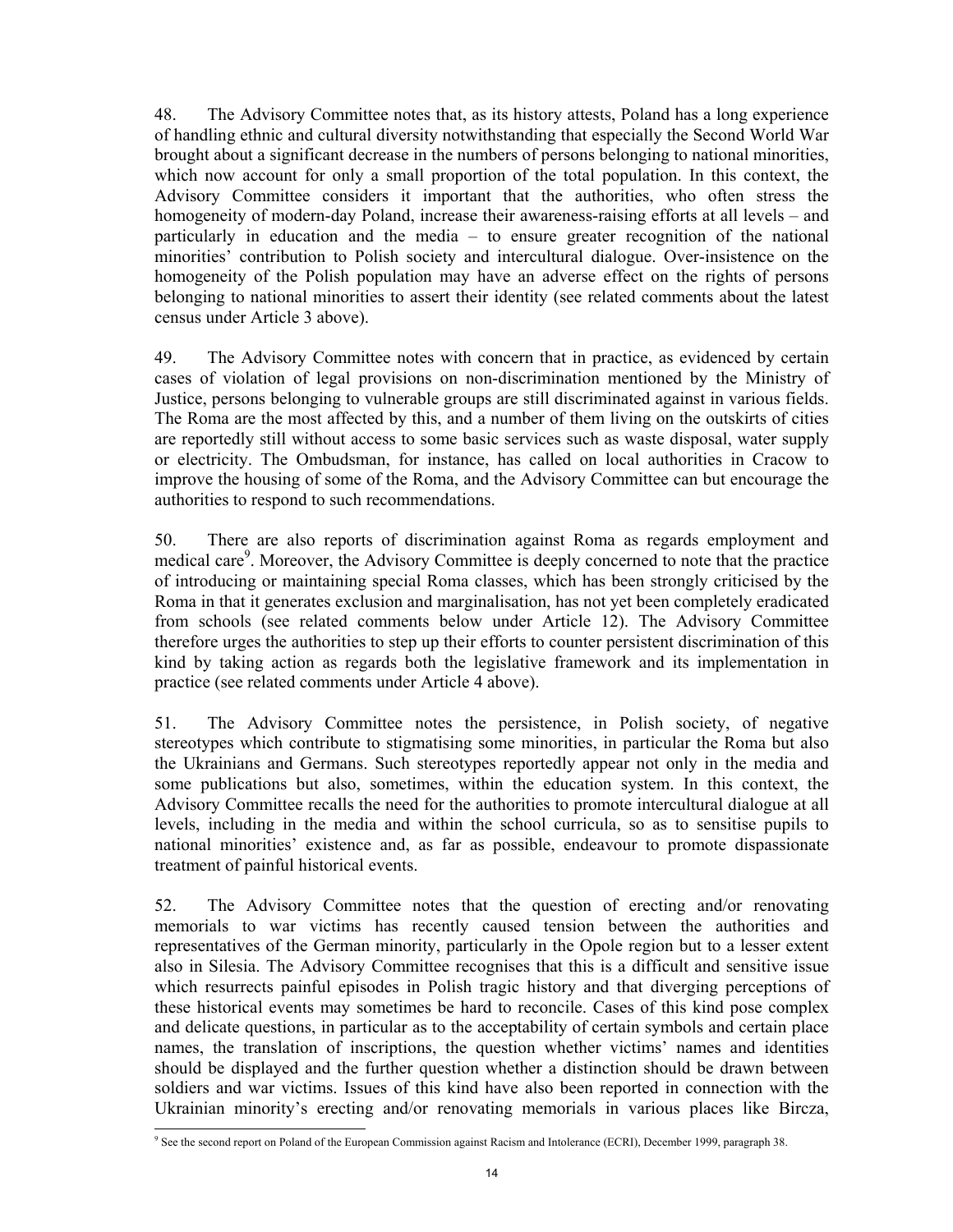Liszna, Kalisz or Łańcut, despite a 1994 bilateral treaty between Poland and Ukraine on the Protection of Memorial Sites and Resting Places of Victims of War and Political Repression.

53. The Advisory Committee underlines the importance of the work by the Council for the Protection of Memory of Fighting and Martyrdom, which is endeavouring to establish principles and guidelines to settle these issues in a manner that accommodates the interests of all parties. The Advisory Committee welcomes the setting up, in the province of Opolskie, of a special committee, made up, *inter alia*, of members of local authorities and representatives of the German minority to find acceptable solutions in problem cases. Care should be taken not to make reciprocity with neighbouring states a condition for settling these issues. The Advisory Committee however appreciates the steps taken by the Polish authorities in connection with the erection and/or renovation of memorials by means of promoting a continuing dialogue including in this dialogue representatives of the national minorities concerned and by adopting a non-discriminatory approach particularly as regards language requirements pertaining to inscriptions.

54. According to information from various sources, it appears that effective action against production and dissemination, in electronic or written form, of works that are insulting or offensive to particular national minorities or which incite racial hatred is not always being taken. Similarly anti-Semitic publications are said to be readily available from numerous booksellers, against whom the prosecuting bodies apparently seldom take any action. The Advisory Committee is deeply concerned about this information and urges the authorities to pay greater attention to it and, if need be, strengthen legislative and other measures in this area. In this connection the Advisory Committee notes with satisfaction that the *Sejm* is currently considering proposals to complete Article 256 of the Criminal Code so as to extend and strengthen penalties for the production, acquisition, possession or distribution of works inciting racial, ethnic or religious hatred and which would make it easier for the authorities to confiscate such works. The Advisory Committee hopes that these proposals will be enacted in the near future.

55. The Advisory Committee's attention was also drawn, during its visit to Poland, to the concept of "insignificant social consequences of an act", which prosecuting authorities can apply as a ground for not prosecuting the author of a criminal offence or for discontinuing criminal proceedings in case these have already been initiated (see Criminal Code, Article 1, paragraph 2 and Article 17, paragraph 1, item 3. According to information submitted to the Advisory Committee, in the case of hate speech or public insult directed at particular national minorities or vulnerable groups, as well as in the case of publication and dissemination of works that are clearly anti-Semitic or hostile to particular national minorities, criminal proceedings are discontinued or often not even initiated, precisely on the ground that the social consequences of the offence are considered insignificant.

56. The Advisory Committee welcomes that this problem was openly discussed with the authorities during its visit and that a detailed additional report on the issue was subsequently sent. According to this report from the Ministry of Justice the statistics record that there have been a significant number of prosecutions, namely 44 in 1999, 53 in 2000 and 25 in 2001 for incitement to racial hatred or racial violence, under Articles 118, 256 and 257 of the Criminal Code. These figures, however, do not make it possible to determine in how many cases prosecutions have not been initiated on the ground of an alleged absence of significant social harm. No clear trend can therefore be identified concerning the importance of these phenomena in practice, even though the Ministry of Justice explained that fewer proceedings are discontinued on the ground of absence of significant social harm.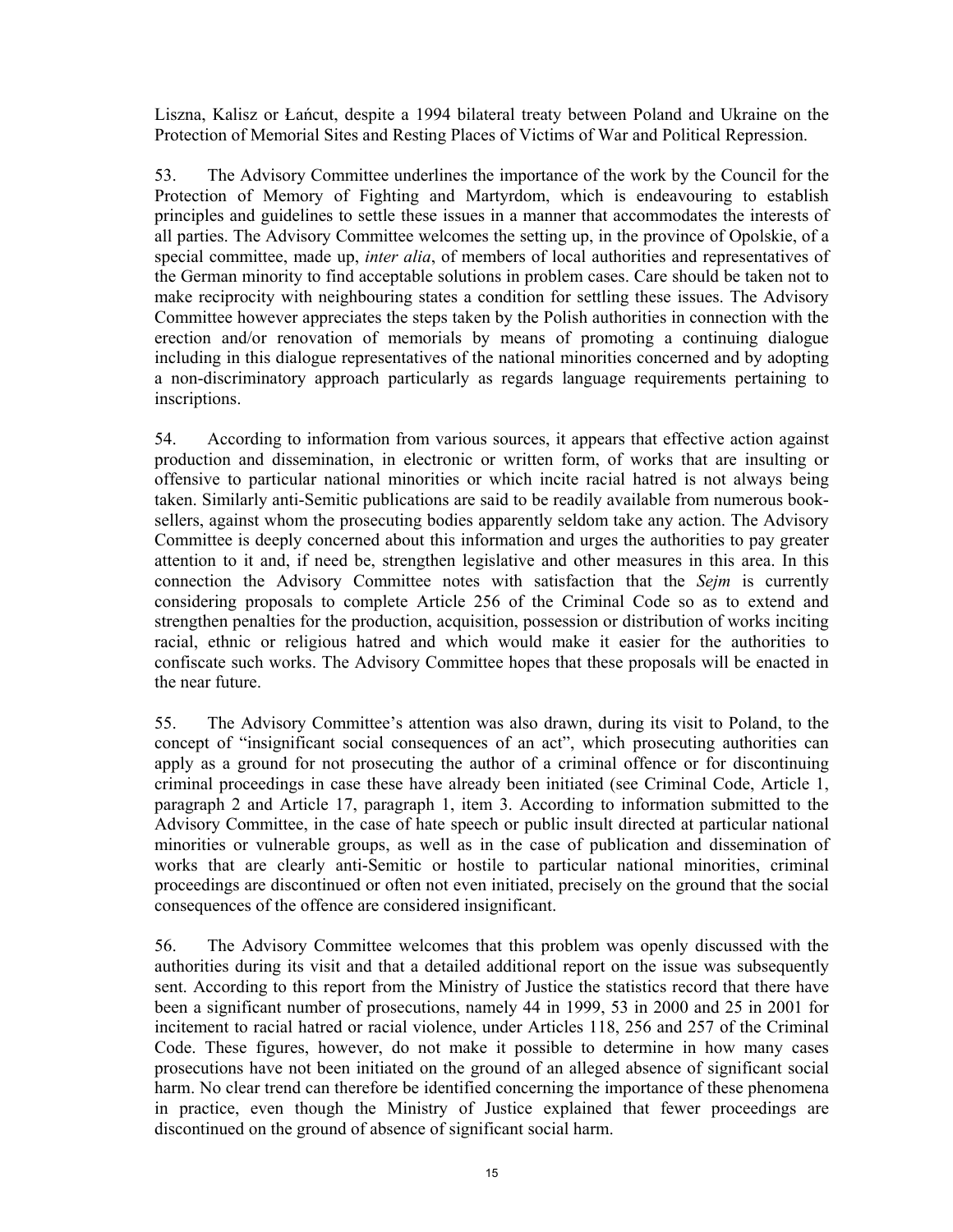57. The Advisory Committee is of the opinion that criminal provisions on absence of significant social harm should be handled with extreme caution in cases of behaviour insulting to national minorities or incitement to hatred. Even though there are not always individually identifiable victims or economic interests at stake in this type of case, the possible effects on the spirit of tolerance, mutual respect and understanding among all persons, irrespective of their ethnic, cultural or religious identity, must not be underestimated.

## **Article 7**

58. In a recent case involving persons seeking registration of their association called the "Union of People of Silesian Nationality" (*Związek Ludności Narodowości Śląskiej*), the European Court of Human Rights found no violation of the freedom of association by the Polish authorities. The Advisory Committee points out, however, that the Court did not express a view on whether Silesians were a national minority<sup>10</sup> and refers here to its foregoing comments (see related comments in paragraph 28 above).

## **Article 8**

59. Several minorities have a different religion from the great majority of the Polish population. This has implications in various fields, as is the case with those national minorities' particular commitment to preserving their religious heritage, which is an essential element of their identity. In this connection the Advisory Committee recalls the need for the authorities to take that dimension sufficiently into account in designing measures and policies for these national minorities, including in the allocation of financial support (see related comments under Article 5 above).

## **Article 9**

-

60. The Advisory Committee notes with satisfaction that, on the basis of Article 21, paragraph 9 of the Broadcasting Act, and as stated in the State Report and the appendix to it, there are regular radio and television broadcasts in many minority languages. It is worth observing that the Draft Law on National and Ethnic Minorities would go further than current legislation in two ways: firstly public broadcasters would have a duty to produce and broadcast programmes in minority languages and secondly editorial boards responsible for preparing minority programmes should include members proposed by the national minorities themselves, an indication that progress is possible in this sphere.

61. The Advisory Committee notes that representatives of several national minorities said they were interested in receiving more broadcasts in their own languages. It seems however that to date – according to the information from the National Council of Radio and Television Broadcasting – only the Belarusians and Germans have formally applied for broadcasting licences. The Belarusians were awarded a licence, and the Germans, after an initial refusal some years ago, reapplied at the end of 2002 to be allowed to set up their own radio station at Opole.

62. Although, in the authorities' opinion, the Germans now seem to meet the statutory technical requirements for being granted a licence, a licence has not so far been awarded reportedly due to a lack of available frequencies. While not denying such difficulties, the

<sup>&</sup>lt;sup>10</sup> See judgment of 20 December 2001 in the case of Gorzelik v. Poland (the Grand Chamber agreed to the referral request on 10 July 2002) and in particular para. 62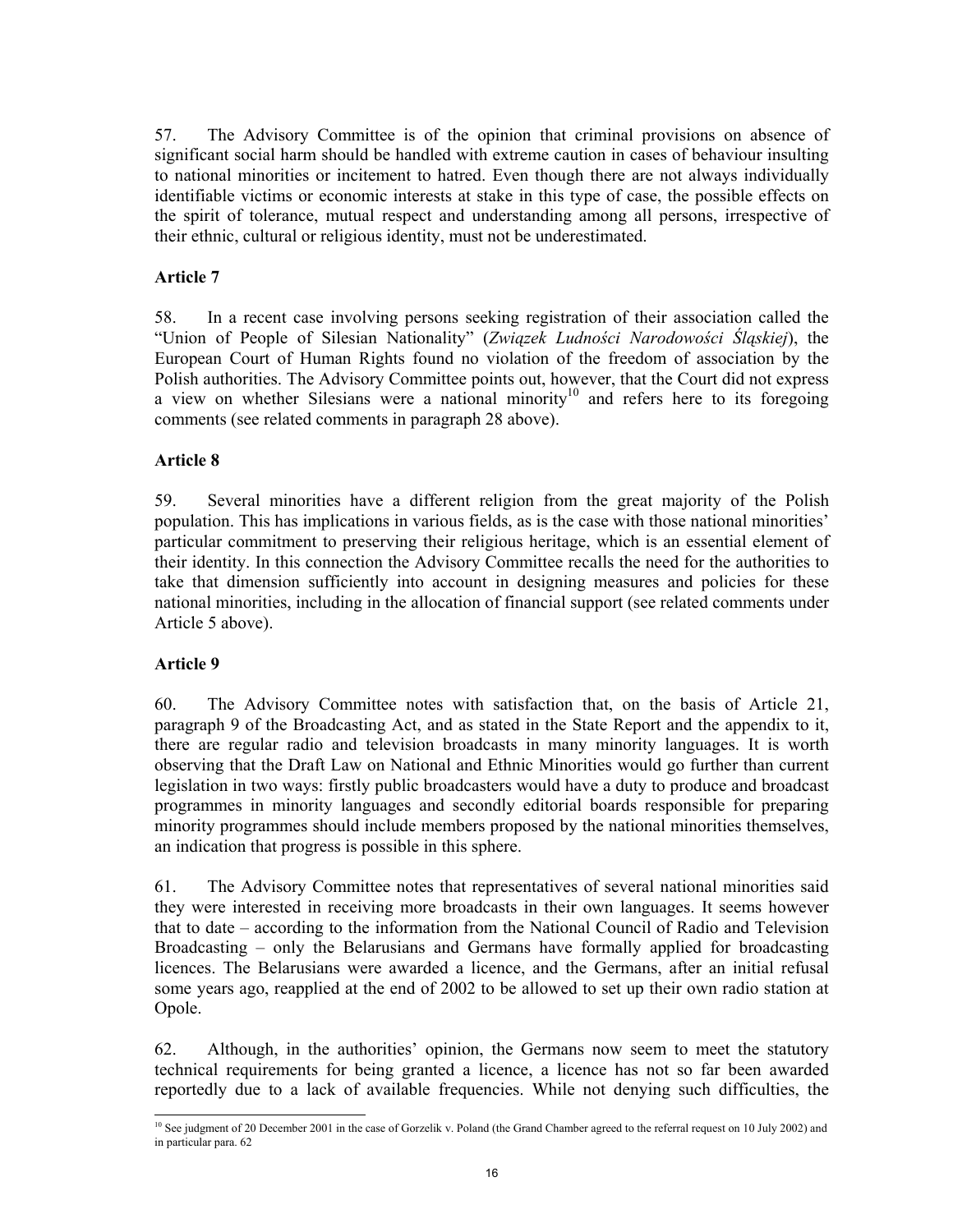Advisory Committee nevertheless recalls that Article 9, paragraph 3 of the Framework Convention also contains a positive obligation on States Parties – as clearly attested by the explanatory report – notably as regards allocation of frequencies. Consequently, and given that the Germans have several times expressed their wish to have more programmes in German and seem technically and financially able to produce such programmes themselves, the Advisory Committee urges the competent authorities to look into meeting the Germans' needs which Opole public radio, with its limited programmes in German, does not appear to meet.

63. An amendment to the Broadcasting Act (Articles 4 and 39b) introduced in 2001 the concept of "social broadcaster". Broadcasting companies recognised as social broadcasters are exempt from fees for award of a broadcasting licence. It seems, however, that no minority organisation has yet applied to be recognised as a social broadcaster, despite the advantages this status may grant. The Advisory Committee therefore encourages the competent authorities, in particular the National Council of Radio and Television Broadcasting, to step up relevant information aimed at minority organisations and, more generally, to design a more proactive policy as regards access to media for persons belonging to national minorities.

64. The Advisory Committee notes that because several national minorities are dispersed over a large part of Poland, it is sometimes difficult, for many of those concerned, to receive the programmes broadcast for them. This applies, for example, to the Ukrainians, whose communities in west Pomerania and the Carpathian lowlands complain of not being able to receive the programme *Telenowyny*, broadcast solely by the Warsaw region station of the third public television channel. The Advisory Committee notes that the authorities are aware of the problem, which is apparently essentially a technical one. The Advisory Committee calls on the authorities to investigate means of remedying the situation speedily. More generally, the authorities, in consultation with the representatives of the national minorities concerned, could review the existing shortcomings in the geographical cover of broadcasting and consider with them how the situation could be improved, including the feasibility of producing and broadcasting certain programmes for national minorities at the national level and no longer exclusively at the regional level.

65. As regards public radio and television stations' programmes intended for national minorities, the Advisory Committee notes that although national minorities' representatives are involved in a number of them, and some of them are produced by journalists belonging to national minorities, some other programmes are prepared without significant consultation with national minorities. This apparently applies, for instance, to "Ethnic Climate", a national programme on cultural diversity which is broadcast by the third public television channel, and also to "Unsere Heimat", a bilingual German-Polish programme broadcast by Opole public radio. The Advisory Committee considers that the competent authorities should pay more attention to involving persons – including journalists – belonging to national minorities in the preparation of programmes for those national minorities and/or in the bodies which supervise these programmes (see related comments under Article 15 below). The authorities could also intensify their efforts to sensitise producers and broadcasters to this question and promote journalism training for national minorities in order to meet the existing needs.

## **Article 10**

66. Article 4 of the 1999 Polish Language Act provides that Polish is to be employed as the official language by the authorities. The Advisory Committee notes that there is at present no provision in the Polish legal order providing for the use of minority languages in relations between persons belonging to national minorities and the administrative authorities. The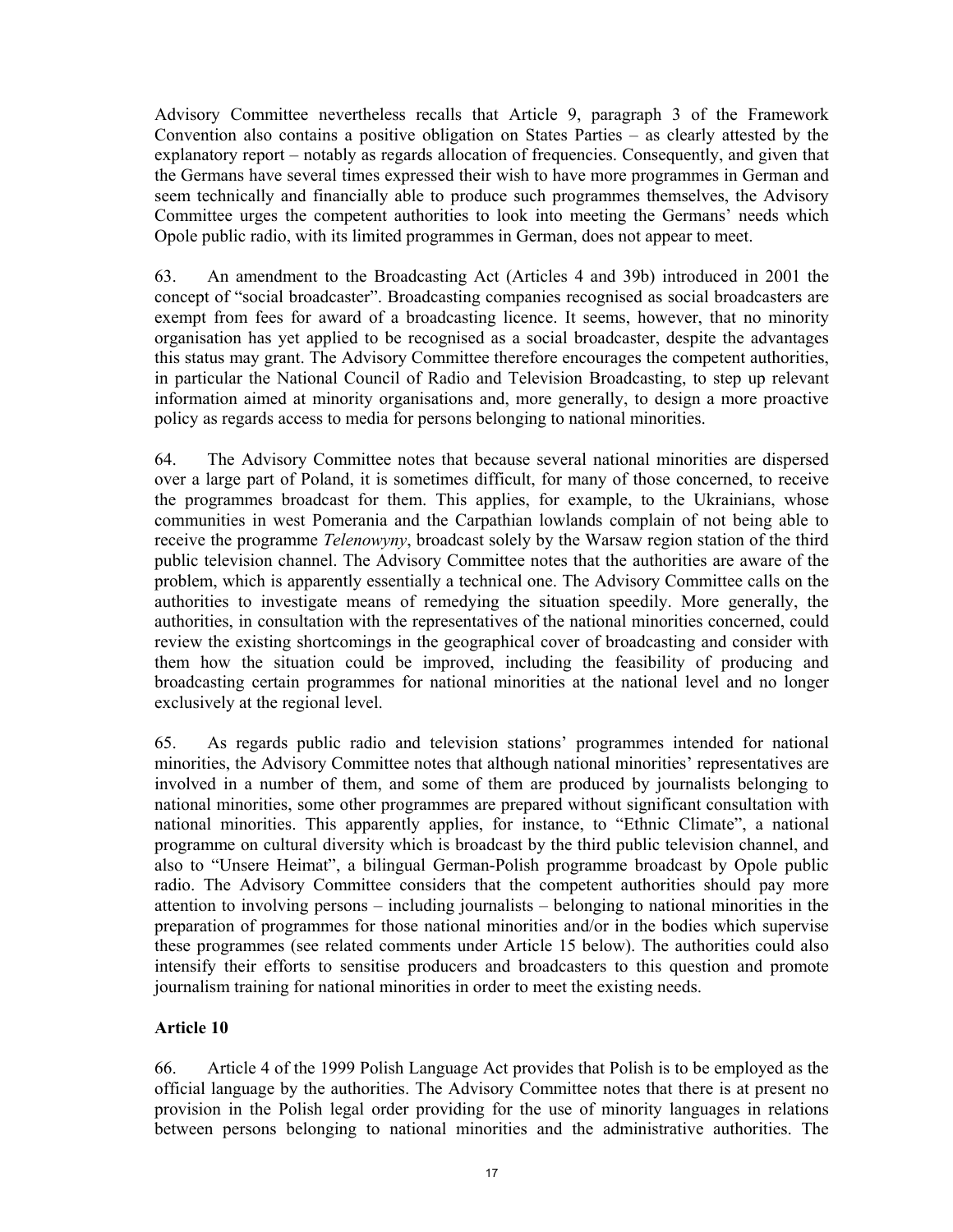bilateral agreements which Poland has concluded with its neighbours do not provide for any such possibility either. As a result, no province, county or municipality, whatever percentage of the local population persons belonging to national minorities account for, is able to allow use of minority languages in official dealings.

67. The Advisory Committee notes that in Poland there seem to be areas where persons belonging to national minorities live traditionally or in substantial numbers. The present situation is therefore not compatible with Article 10, paragraph 2 of the Framework Convention. The Advisory Committee urges the Polish authorities to consider how to remedy this legislative shortcoming. It notes with interest in this connection that Articles 9 to 11 of the Draft Law on National and Ethnic Minorities provide for some use of minority languages, as "auxiliary languages", in dealing with local self government authorities of municipalities. Although the meaning and concrete implications of the term "auxiliary languages" remains rather unclear at this stage, this could represent some progress in the matter. In any case, the Advisory Committee considers it necessary for the authorities to assess, in consultation with national minorities' representatives, the real needs and requests in the matter, and subsequently determine in which geographical areas of the country, minority languages might be used in official dealings.

68. On 18 March 2002 the Ministry of Internal Affairs and Administration adopted a Decree "concerning cases in which names and texts in the Polish language may be accompanied by translations into foreign languages" as an order implementing the 1999 Polish Language Act. The scope of this Decree covers "names and texts in Polish appearing in offices and public institutions as well as texts intended to enter the public domain and appear in public means of transport" (Article 1 of the Decree), particularly in cities where national minorities live in a compact way. Although this Decree seems to allow for a modest use of minority languages concerning certain names and texts visible to the public, it is by no means sufficient to give effect to the principles laid down in Article 10, paragraph 2 of the Framework **Convention** 

69. The Advisory Committee is concerned that this Decree, which treats minority languages as foreign languages and applies the same restrictive rules to both categories, risks sending the public an unfortunate signal as to the place of minority languages and cultures in Polish society. The Advisory Committee therefore expresses the hope that the term "foreign languages" will no longer be referred to in legislation in relation to the use of minority languages. The legitimate needs of minority languages and cultures are very different from those of foreign languages, and it is important to treat them separately instead of reducing their level of protection to the lowest common denominator. The Advisory Committee nevertheless notes that the Decree provides for new possibilities (however limited) to use minority languages. It welcomes that some local authorities have very recently started to use these possibilities, as recently seen by the display of public information, names of offices and public institutions in German and in the Roma language in two towns of the Opole region, namely in Lasowice Wielkie and Strzelce Opolskie. The authorities should however step up their efforts to inform those concerned about such opportunities and simultaneously contemplate expanding the legal possibilities to make use of minority languages in official dealings.

## **Article 11**

70. The Advisory Committee notes that Article 7 of the 1999 Polish Language Act makes Polish compulsory in a whole range of private activities relating to names of goods and services and also in announcements and advertisements. The Advisory Committee trusts that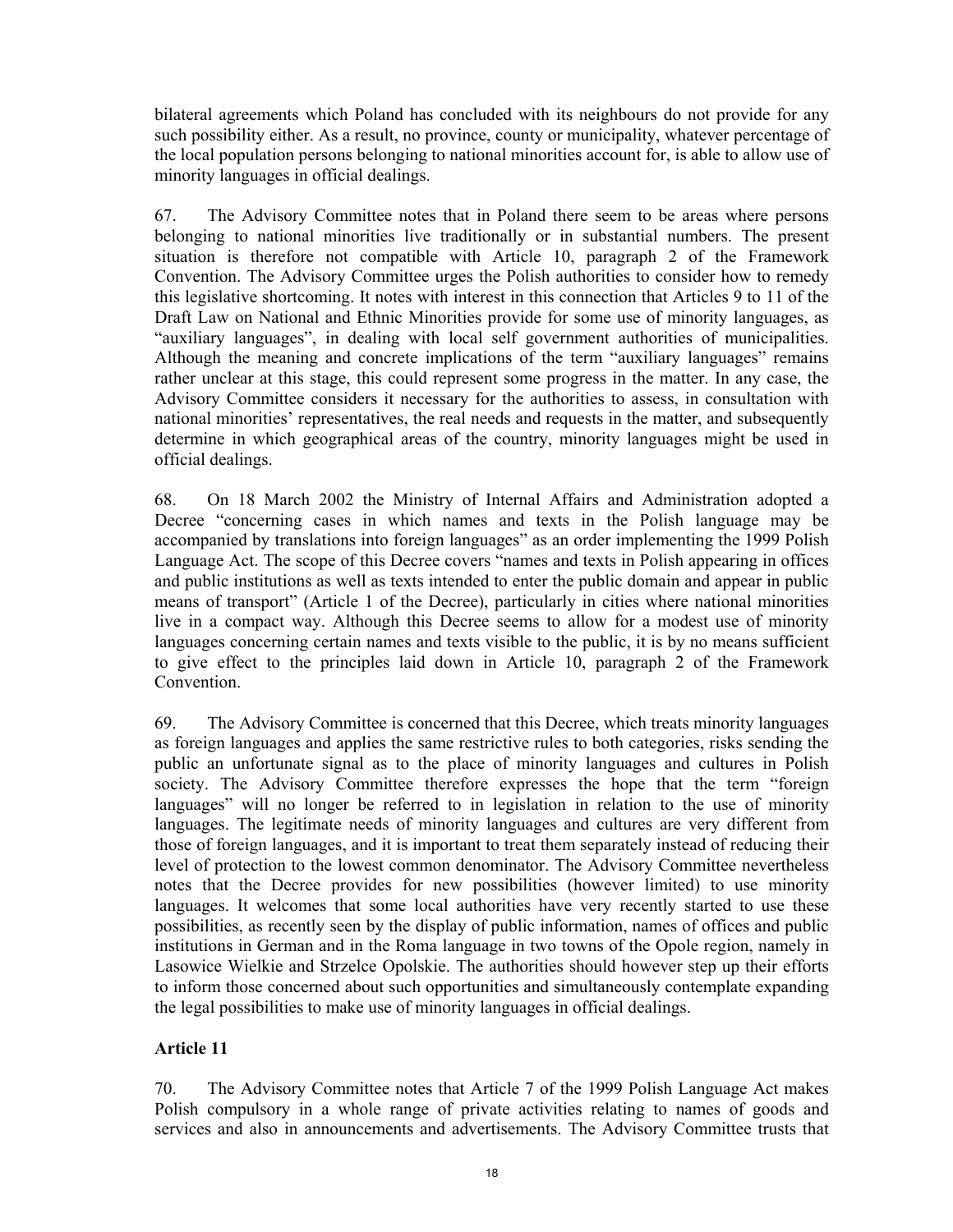the official interpretation of that provision does not, in practice, prevent persons belonging to national minorities from displaying in their minority language, signs and other information of a private nature visible to the public: it is indeed important that, as provided in Article 2 of the Polish Language Act, the specific rights of persons belonging to national minorities should take precedence over the more general provisions of the Act. In this connection the Advisory Committee recalls that minority languages, which need special protection, should not systematically be treated in the same way as foreign languages in legislation if this creates an insufficient level of protection from the point of the Framework Convention (see related comments under Article 10 above).

71. The Advisory Committee notes that there is at present no legal basis in Polish law allowing the display of traditional local names, street names and other topographical indications intended for the public in minority languages. The bilateral agreements which Poland has concluded with its neighbours do not provide for any such possibility either. The Advisory Committee nevertheless acknowledges that, as stated by the Polish authorities, topographical indications in German and Kaszub have sometimes been put up, apparently without any adverse reaction from the population, but it stresses that such cases are isolated ones without any legal basis.

72. The present legal framework is therefore not compatible with Article 11, paragraph 3 of the Framework Convention. The Advisory Committee therefore urges the Polish authorities to consider how to remedy this legislative shortcoming. The Advisory Committee notes with interest in this connection that, under Article 12 of the Draft Law on National and Ethnic Minorities, it would be possible to display such topographical indications in minority languages, which would represent a substantial progress in the matter. It seems that the Belarusian minority in the province of Podlaskie has in the past made requests in this regard to local or regional authorities but that these requests were turned down, notably on financial grounds. While noting that financial considerations cannot justify a blanket refusal, the Advisory Committee considers it necessary for the Polish authorities to examine, in consultation with representatives of national minorities, particularly the Belarusians, what demand there is in this matter and which geographical areas could be concerned.

## **Article 12**

73. The Advisory Committee acknowledges that efforts have been made, in the school curriculum, to promote knowledge of the cultures, histories, languages and religions of national minorities living in Poland. Despite this, Poland still too often seems to be presented as an ethnically and linguistically homogeneous country (see related comments under paragraph 48 above). The Advisory Committee therefore expresses the hope that the authorities will take further steps to increase the multicultural and multiethnic content of the curriculum and that, more generally, efforts to raise both the majority's and minorities' awareness of minority cultures will be intensified.

74. The Advisory Committee welcomes the efforts by the Ministry of Education and Sport as regards production of textbooks in minority languages and teacher training. A number of bilateral agreements facilitate co-operation in this field and the national minorities concerned benefit from them. However, groups which do not have the benefit of such bilateral agreements still seem to have unmet needs in these matters. Representatives of the Kaszubs, for instance, said that introduction of the Kaszub language into schools, a fairly recent development, was not without its problems, notably a shortage of textbooks and of teachers with the necessary skills.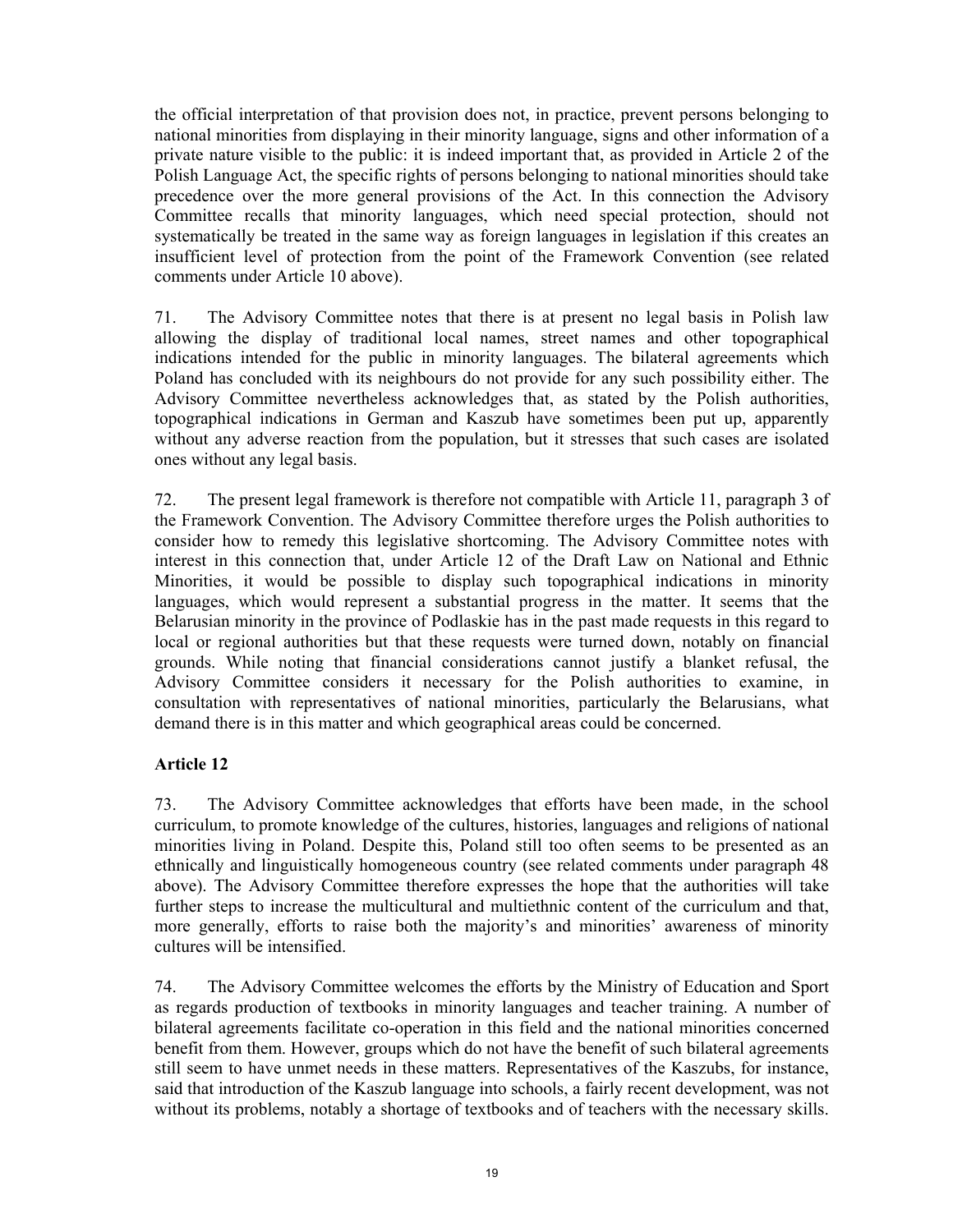The Advisory Committee therefore encourages the authorities to continue their efforts to assist development of instruction in Kaszub.

75. The situation regarding education of the Roma gives rise to deep concern and differs significantly from the situation of other minorities and the majority. Even though there are great differences between Roma communities in Poland, the Roma minority is not yet guaranteed equal educational opportunity, and, as the authorities themselves admit, nearly 30% of Roma children fail to complete compulsory schooling.

76. Although most pupils of Roma origin attend state schools within an integrated system in which there is a mix of Roma and other children, the authorities state that, in isolated cases, there are still what are termed "Roma classes" - 20 or so special classes at primary level which are solely for Roma pupils. Theses classes were set up as a start-of-school aid to Roma pupils to help them overcome the dual handicap of imperfect command of Polish and lack of a preschool education. Even though the decision to send a pupil to a Roma class is taken by the parents, and no testing seems to be used in that connection, the Advisory Committee notes with concern that there is a great deal of criticism concerning maintenance of such classes, in particular from Roma representatives themselves. Such classes, which are not designed specifically to develop Roma language and culture, appear to perpetuate a form of separation rather than help Roma integrate into the Polish school system.

77. The Advisory Committee welcomes the fact that, under the Pilot Programme to assist the Małopolskie Roma community in 2001-2003, the authorities offer a new instruction model based on integrating Roma into ordinary classes. This model has already produced positive results: only four schools in Małopolskie continue to have Roma classes, pupils' average standard has improved, the drop-out rate has fallen and programmes for Roma teachers' assistants seem to have been widely welcomed by Roma parents, leaders and school directors. The Advisory Committee considers that similar measures to encourage Roma integration into ordinary schooling, together with increased support for pre-school access, should be extended to the whole of the country without delay. That could be done, in particular, as part of the recently adopted Programme for the Roma community in Poland (see related comments under Article 4). More generally, the Advisory Committee recalls that the system must also take full account of Roma language and culture, in accordance with the principles laid down in Committee of Ministers' Recommendation No. (2000) 4 on the education of Roma/Gypsy children in Europe.

## **Article 13**

78. Based on the information currently at its disposal, the Advisory Committee considers that implementation of this article does not give rise to any specific observations.

## **Article 14**

79. The Law on the Education System provides that pupils and students belonging to national minorities should be able to learn their minority's language, history and culture. The arrangements concerning exercise of that right are laid down in a 1992 ministerial Decree on the Organisation of Instruction enabling to maintain National, Ethnic and Linguistic Identity of Students Belonging to National Minorities. To set up a minority-language class, the minimum requirement is 7 pupils at primary level and 15 pupils at secondary level, which is a low enough minimum to allow smaller or more scattered communities, in particular the Ukrainians and Lemks, to avail themselves of this possibility.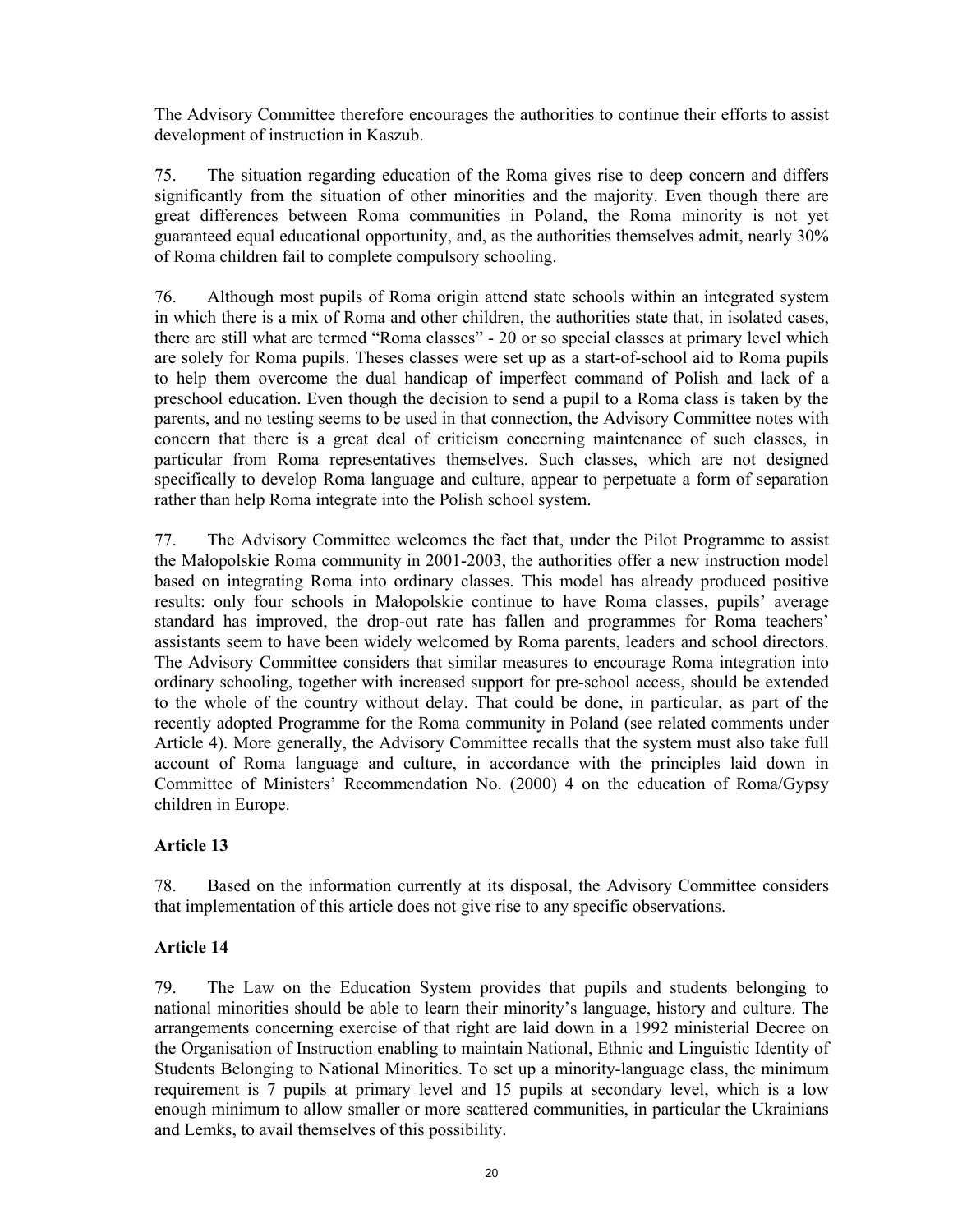80. The Advisory Committee welcomes these legal guarantees and the many opportunities available, in practice, to persons belonging to national minorities for receiving instruction of/in their languages, in one form or another, as part of the public education system. The Advisory Committee however underlines that notwithstanding precise minimum requirements for setting up minority classes, the position is less clear as regards closure of such classes, a matter in which the local authorities seem to have a decisive role. Such decisions are often taken with financial considerations as a principal ground. The Advisory Committee therefore urges the authorities to pay due attention to the existing thresholds and the needs of persons belonging to national minorities in this matter.

81. In most classes or schools attended by Lithuanian pupils, the language of instruction is Lithuanian. Such schools play an essential role in preserving Lithuanian language and culture in the province of Podlaskie, which is the traditional area of settlement of this minority. In this connection the Advisory Committee is concerned about the closure threats to a number of Lithuanian schools at Puńsk and Sejny. These closure threats are related to falling pupil numbers and resultant difficulties in financing the schools, notwithstanding that there would appear to be a sufficient demand from the persons concerned to keep these schools open.

82. The Advisory Committee welcomes the fact that local authorities which run schools for national minorities receive from the state budget a 20% larger grant per pupil belonging to a national minority in the case of large schools, 50% larger in the case of smaller schools, and that, failing all else, there is a reserve fund within the national education budget. It is indeed essential that local authorities, having been given larger education responsibilities as part of decentralisation, should at the same time be allocated the necessary support, in particular financial support, by central government. The Advisory Committee therefore urges the competent authorities to explore, in consultation with the parties concerned at the local level, all means of maintaining the Lithuanian schools threatened with closure.

83. The Advisory Committee notes that it is not yet possible to use minority languages in taking the final primary and secondary school examinations. It welcomes the decision by the Ministry of Education and Sport to allow this as from 2005.

84. The Advisory Committee is of the opinion that the Government should ascertain the extent to which the current position of the Roma language in the Polish education system meets the demands of persons belonging to this community. Such an examination would help to establish whether further measures are required to ensure adequate opportunities exist to be taught the Roma language or to receive instruction in this language.

## **Article 15**

85. The Advisory Committee welcomes national minorities' participation in public affairs concerning them, whether at local or regional level. Several national minorities, in particular the Germans, Ukrainians, Belarusians and Lithuanians, are well represented in elected bodies in their areas of settlement, at municipal, county and, in some cases, provincial level. The recent introduction of Plenipotentiaries for Minorities in several provinces where national minorities reside is a positive development. These Plenipotentiaries can be valuable links between national minorities and the authorities at various levels, particularly after the decentralising reform, under which issues concerning national minorities will increasingly be dealt with in consultation with the three levels of authorities, namely the provinces (*voivodships*), counties (*powiaty*) and municipalities (*gminy*). The Plenipotentiaries' role may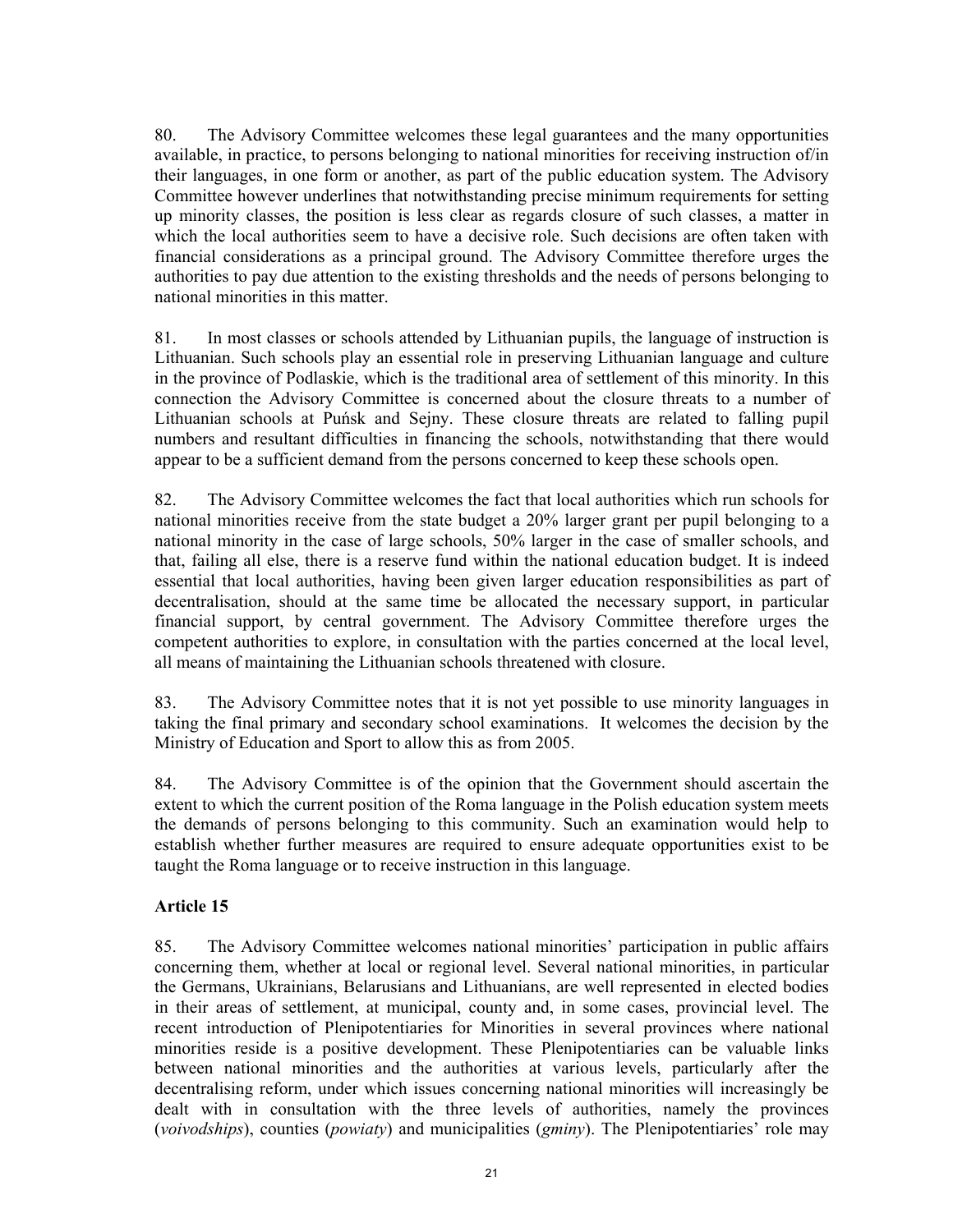thus prove crucial provided that they maintain regular contact with representatives of national minorities and that persons belonging to national minorities who feel the need to approach them can do so easily.

86. As regards participation at national level, the Advisory Committee welcomes the existence of a special provision, in the 2001 Act on elections to the *Sejm* and the Senate, exempting minorities' parties from the 5% electoral threshold for allocation of seats. Despite this positive measure, national minorities are still proportionately, poorly represented in Parliament and seem to have had fewer and fewer representatives in the last two parliaments. At present they have only a small number of members of Parliament, mainly Germans and Belarusians. It is thus particularly important to reinforce existing mechanisms and develop others so as to improve minorities' participation at national level, particularly in the case of the smaller and scattered minorities (see also related comments under Article 9 above).

87. The positive role played by the *Sejm* Commission on National and Ethnic Minorities should be underlined. Among other things it instigates legislation and is consulted on draft legislation affecting national minorities. The Advisory Committee notes with interest that this Committee also makes visits to national minority communities and, together with representatives of the ministries and local authorities concerned, has meetings with natonal minorities' representatives. The Advisory Committee encourages development of such contact, which contributes to a better participation of persons belonging to national minorities in matters concerning them.

88. Development and co-ordination of government policies and measures for national minorities are the responsibility of the Team for National Minority Issues, whose secretariat is provided by the Ministry for Internal Affairs and Administration. Sub-groups have been set up on particular topics, in particular Roma matters and minority education. Only the ministries and departments concerned are represented in the Team, though representatives of national minorities are invited to some of the Team's meetings, depending on the agenda.

89. While recognising the value of the Team's work in general and as regards co-ordination in particular, the Advisory Committee is nevertheless concerned at national minority representatives' limited role in this governmental structure. Merely inviting them from time to time to participate in the Team's work, depending on the Team's agenda, would not seem to guarantee a sufficient involvement. The authorities should therefore consider increasing minority representatives' participation in the Team, for example by providing for the regular participation of all national minorities in the Team, introducing a procedure so that they can formally put items on the Team's agenda or even making them members of the Team. In this connection the Advisory Committee notes with interest that the Draft Law on National and Ethnic Minorities provides, for a new, joint commission with representatives of the Government as well as national minorities on which national minorities would have seats as of right. It expresses the hope that the authorities will draw inspiration from this to improve national minority participation in co-ordinating bodies at national level.

90. The Advisory Committee is pleased to see that attention has been paid to Roma participation in designing and – albeit to a lesser extent – in implementing and evaluating the 2001-2003 Pilot Programme of support to the Małopolskie Roma community. The Advisory Committee encourages the authorities to continue their efforts as regards consultation under the Programme for the Roma community, in particular through the Sub-team on Roma Issues.

### **Article 16**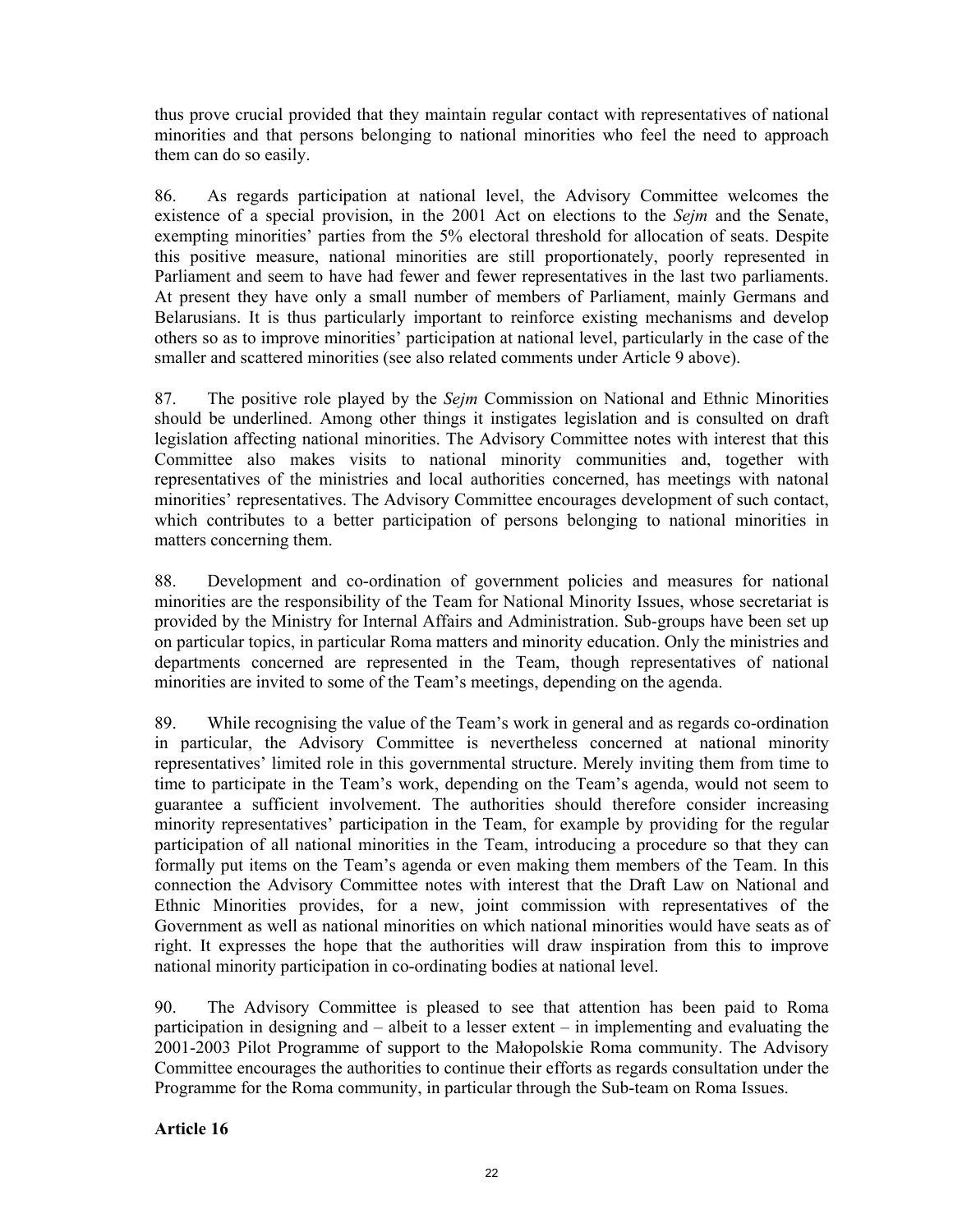91. Based on the information currently at its disposal, the Advisory Committee considers that implementation of this article does not give rise to any specific observations.

## **Article 17**

92. The Advisory Committee finds it important that the new visa requirements are implemented in a manner that does not cause undue restrictions on the right of persons belonging to national minorities to establish and maintain contacts across frontiers and welcomes initiatives aimed at easing the issuance of free visas with neighbouring countries, as was recently the case with Ukraine.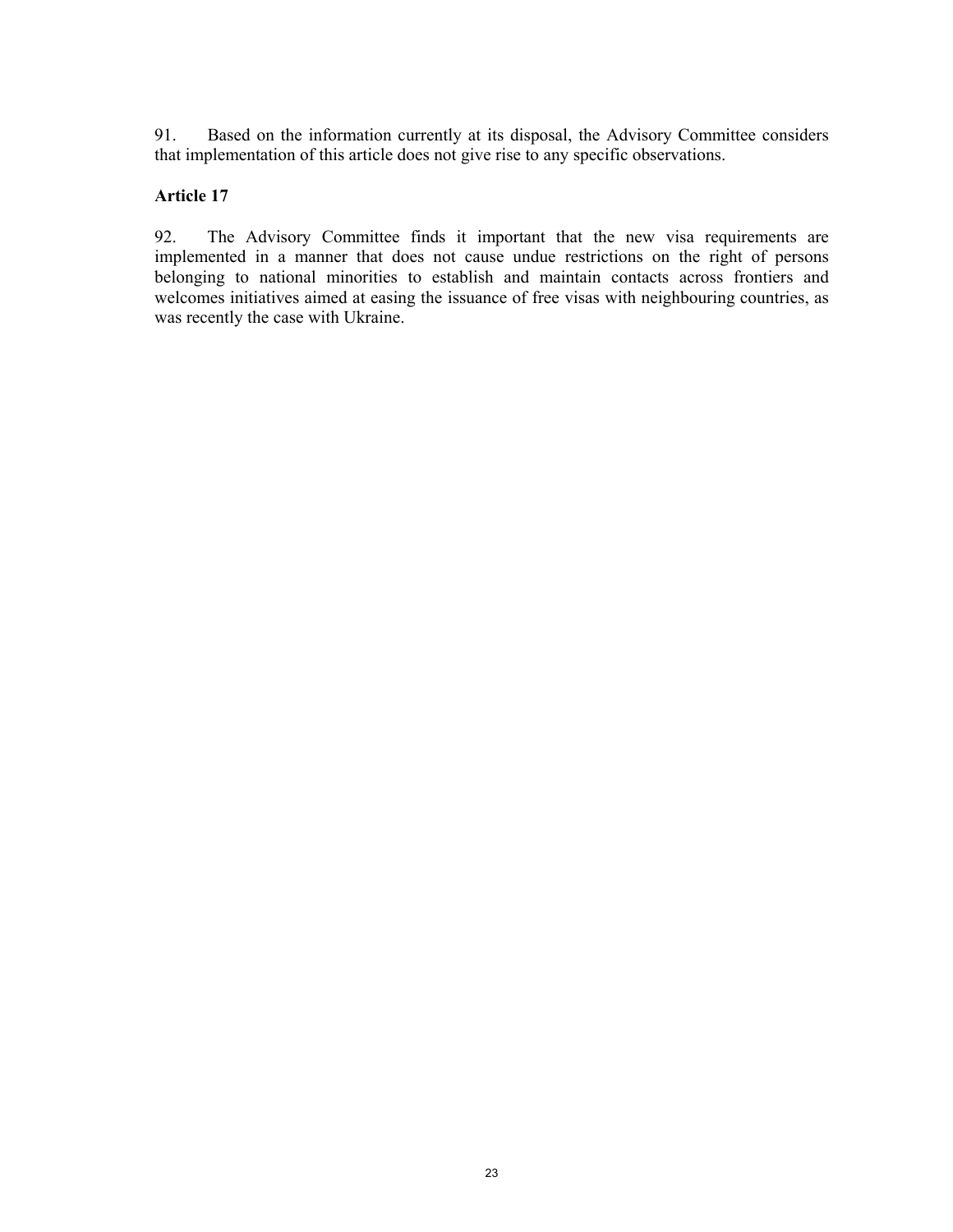#### **Article 18**

93. The Advisory Committee welcomes Poland's conclusion, with its neighbours, of numerous bilateral agreements protecting national minorities. At the same time, it expresses the hope that the Polish authorities will bear in mind that making the implementation of protective measures for national minorities living in Poland systematically conditional to progress recorded on similar issues in neighbouring countries is not in line with the spirit of the Framework Convention and cannot compensate shortcomings in the protection scheme set up under domestic law (see General remarks, paragraph 9). In this context, the Advisory Committee welcomes the efforts of the Council for the Protection of Memory of Fighting and Martyrdom and its commitment not to require reciprocity with neighbouring states a condition for settling the issues falling under its competence (see paragraph 53 above).

94. The Advisory Committee recalls that some minorities do not enjoy the protection of a bilateral agreement and that mechanisms for consulting national minorities in the conclusion or amendment of bilateral agreements are often much more limited – and this also applies to guarantees of legal remedies – than they would be in a protection regime provided by domestic law. Representatives of the Slovak minority, for example, complain of having been insufficiently associated in designing the arrangements for bilateral co-operation between Poland and Slovakia in education matters.

### **Article 19**

95. Based on the information currently at its disposal, the Advisory Committee considers that implementation of this article does not give rise to any specific observations.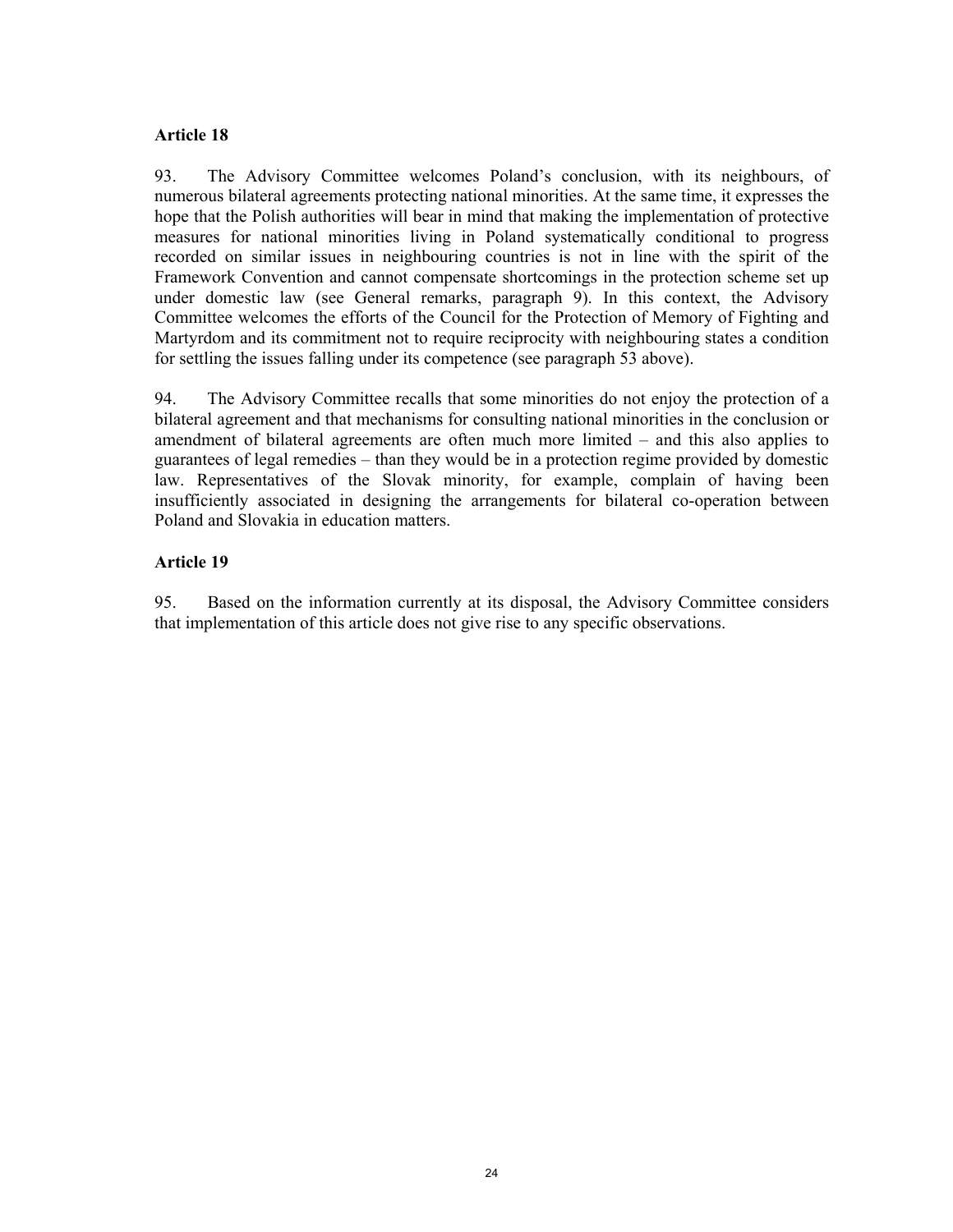### **IV. MAIN FINDINGS AND COMMENTS OF THE ADVISORY COMMITTEE**

96. The Advisory Committee believes that the main findings and comments set out below could be helpful in a continuing dialogue between the Government and national minorities, to which the Advisory Committee stands ready to contribute.

#### **Concerning Article 3**

97. The Advisory Committee *finds* that it should be possible to consider the inclusion of persons belonging to other groups, including non-citizens as appropriate, in the application of the Framework Convention on an article-by-article basis, and *considers* that the Polish authorities should consider this issue in consultation with those concerned.

98. The Advisory Committee *finds* that the 2002 census contained a question about the ethnic origin ("nationality") of the respondent and another about the language used at home, whose replies were compulsory. While recognising the need for quality data in this area, the Advisory Committee *considers* that the right not to be treated as a person belonging to a national minority also extends to a census and that a compulsory answer to a question on ethnic origin or a question on language used is not compatible with that principle.

99. The Advisory Committee *finds* that there have been allegations of irregularities in the conduct of the latest census, which raise some doubt on the reliability of its results as to the numbers of persons having declared their belonging to a national minority and those having stated that they spoke Kaszub. The Advisory Committee *considers* that the authorities should interpret these results with caution, particularly for purposes of developing policies and measures and allocating subsidies to national minorities.

## **Concerning Article 4**

100. The Advisory Committee *finds* that the authorities have recently paid closer attention to the legislative anti-discrimination framework, however mainly with regard to its institutional aspect. The Advisory Committee *considers* that care should be taken that various institutions like the General Inspectorate for the Prevention of Discrimination or the body for implementing policy on national minorities are able to co-ordinate their anti-discrimination work properly. The Advisory Committee *considers* that the relations between these new bodies and existing ones, above all the Ombudsman and the Plenipotentiary for Equal Treatment between Women and Men, should be clarified.

101. The Advisory Committee *finds* that there continue to be great socio-economic differences between many Roma and the rest of the population, and the Roma in the mountains of the Małopolskie province sometimes suffer *inter alia* deplorable housing conditions, poor water supply and educational difficulties, including illiteracy and school drop-out. Given the important needs in this area and the repeated requests from representatives of the Roma minority and despite progress made by the authorities, the Advisory Committee *considers* it essential that the Government makes available the necessary resources for the effective implementation of the newly adopted Programme for the Roma community in Poland, which should take place in full consultation with Roma and representatives of civil society.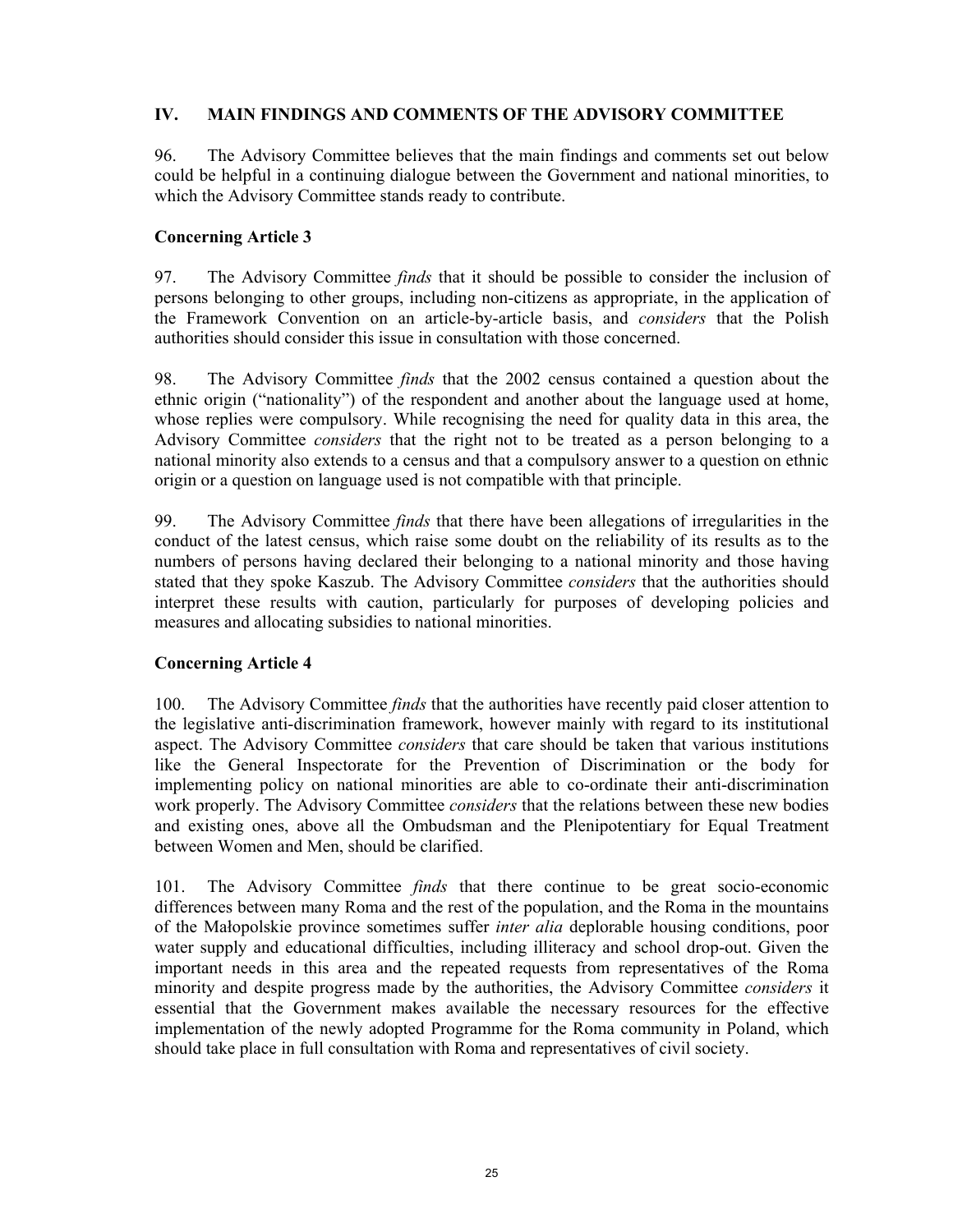#### **Concerning Article 5**

102. The Advisory Committee *finds* that the Polish legislation has numerous sectoral provisions governing key fields for protecting national minorities, such as culture and education. At the same time, the Advisory Committee *considers* that rights in some other sectors which are no less important, mainly language rights and participation rights are not sufficiently guaranteed by existing legislation or in some cases not guaranteed at all. The Advisory Committee *considers* that the *Sejm* enactment of the Draft Law on National and Ethnic Minorities, which now enjoys the support of the Government and which representatives of national minorities have long been calling for, would contribute significantly to completing the legal and institutional framework pertaining to national minorities and would be an important signal by the State of its commitment to national minorities in Poland.

103. The Advisory Committee *finds* that representatives of several national minorities like Ukrainians, Slovaks, Armenians, Russians and Belarusians attach great importance to state support for development of their cultural activities. The Advisory Committee *considers* that the authorities should pay more attention to requests from national minorities as regards setting up cultural centres, museums and libraries, which are often their main means of asserting their identity and making it visible to the public.

104. The Advisory Committee *finds* that renovation and maintenance of cemeteries, which deteriorate over time and are sometimes vandalised, is a central concern of several minorities like Jews, Lemks and Karaites. The Advisory Committee *considers* that the authorities should consider increasing the support available for these national minorities in this field.

105. The Advisory Committee *finds* that the negative effects of Operation "Wisla", which the communist Government conducted in 1947 in a tragic context affecting the Polish population and which forcibly displaced Ukrainians from south-east Poland to northern and western parts of the country, as well as forcing many Lemks out of their traditional area of settlement, have still not been completely resolved, despite the measures taken by the authorities in recent years. The Advisory Committee *considers* that the authorities should step up their efforts to return property and preserve cultural sites, in consultation with representatives of the Ukrainians and Lemks, so that satisfactory solutions to the problems can be found.

Concerning Article 6

106. The Advisory Committee *finds* that Roma are discriminated against in the fields of employment and medical care. The Advisory Committee *considers* that the authorities should step up their efforts to counter persistent discrimination of this kind by taking action as regards both the legislative framework and its implementation in practice.

107. The Advisory Committee *finds* that negative stereotypes which contribute to stigmatising some national minorities persist in Polish society, in particular as regards the Roma but also the Ukrainians and Germans. In this context, the Advisory Committee *considers* that there is a need for the authorities to promote intercultural dialogue at all levels, including in the media and within the school curricula, so as to sensitise pupils to national minorities' existence and as far as possible endeavour to promote dispassionate treatment of painful historical events.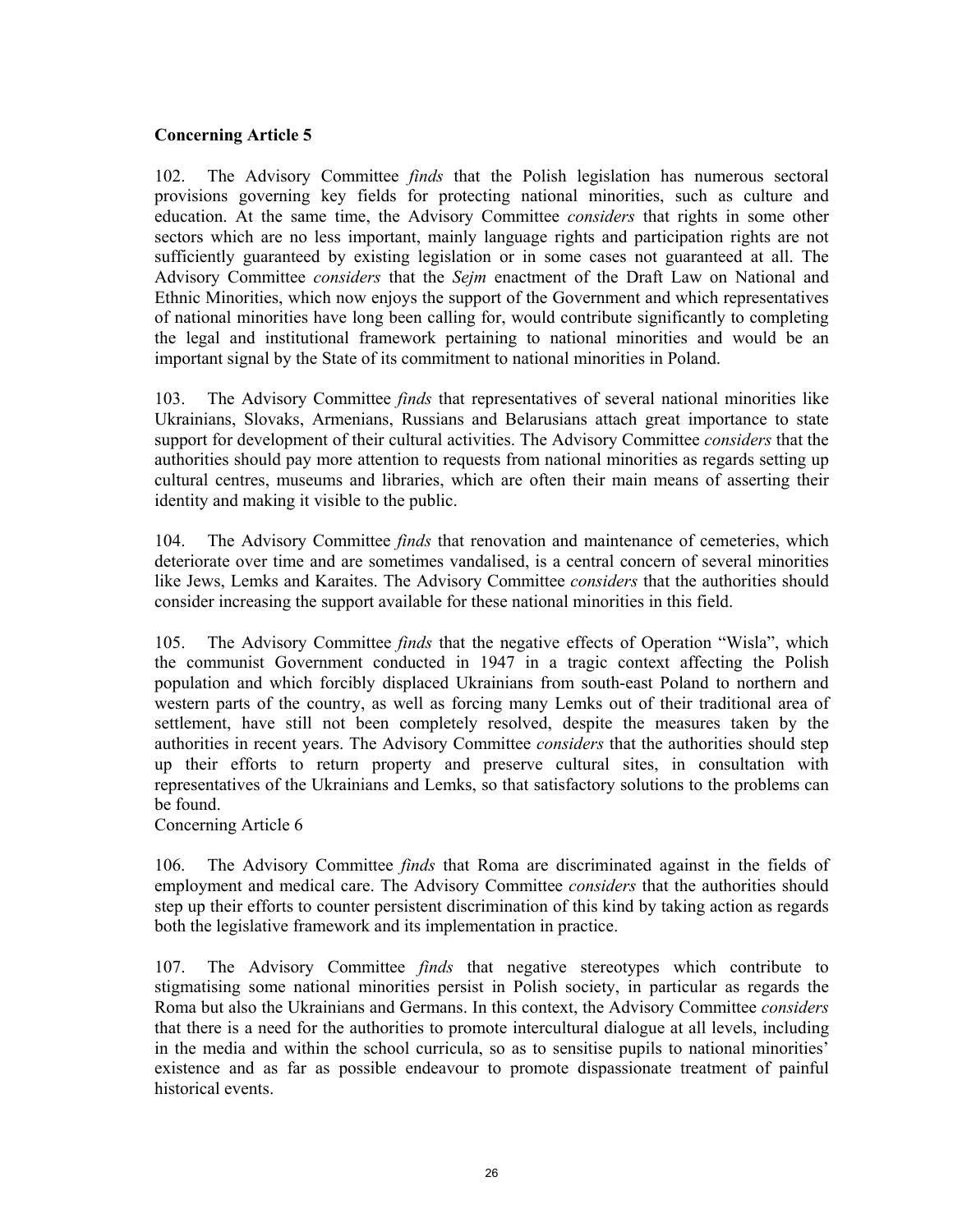108. The Advisory Committee *finds* that the question of erecting and/or renovating memorials to war victims has recently caused tension between the authorities and representatives of the German minority, particularly in the Opole region but to a lesser extent also in Silesia. The Advisory Committee *considers* that the Polish authorities should be encouraged to deal with erection and/or renovation of memorials by means of promoting a continuing dialogue including in this dialogue representatives of the national minorities concerned, and by adopting a non-discriminatory approach particularly as regards language requirements pertaining to inscriptions.

109. The Advisory Committee *finds* that information from various sources suggest that effective action against production and dissemination, in electronic or written form, of works that are insulting or offensive to particular national minorities or which incite racial hatred is not always being taken. The Advisory Committee also *finds* that anti-Semitic publications are said to be readily available from numerous book-sellers, against whom the prosecuting bodies apparently seldom take any action. The Advisory Committee *considers* that the authorities should pay greater attention to these phenomena and, if need be, strengthen legislative and other measures in this area.

110. The Advisory Committee *finds* that information from various sources suggest that in the case of hate speech or public insult directed at particular national minorities or vulnerable groups, as well as in the case of publication and dissemination of works that are clearly anti-Semitic or hostile to particular national minorities, criminal proceedings are discontinued or often not even initiated, on the ground that the social consequences of the offence are considered insignificant. The Advisory Committee *considers* that criminal provisions on absence of significant social harm should be handled with extreme caution in cases of behaviour insulting to national minorities or incitement to hatred.

## **Concerning Article 8**

111. The Advisory Committee *finds* that several national minorities differ in religion from the great majority of the Polish population and that this has implications in various fields, as is the case with those national minorities' particular commitment to preserving their religious heritage, which is an essential element of their identity. The Advisory Committee *considers* that the authorities should take sufficiently into account that dimension in designing measures and policies for these national minorities, including in the allocation of financial support.

#### **Concerning Article 9**

112. The Advisory Committee *finds* that representatives of several national minorities said they were interested in receiving more broadcasts in their own languages. Although, in the authorities' opinion, the Germans now seem to meet the statutory technical requirements for being granted a licence, a licence has not so far been awarded reportedly due to a lack of available frequencies. Given that the Germans have several times expressed their wish to have more programmes in German and seem technically and financially able to produce such programmes themselves, the Advisory Committee *considers* that the competent authorities should look into meeting the Germans' needs which Opole public radio, with its limited programmes in German, does not appear to meet.

113. The Advisory Committee *finds* that because several minorities are dispersed over a large part of Poland, it is sometimes difficult, for many of those concerned, to receive the programmes broadcast for them. The Advisory Committee *considers* that the authorities should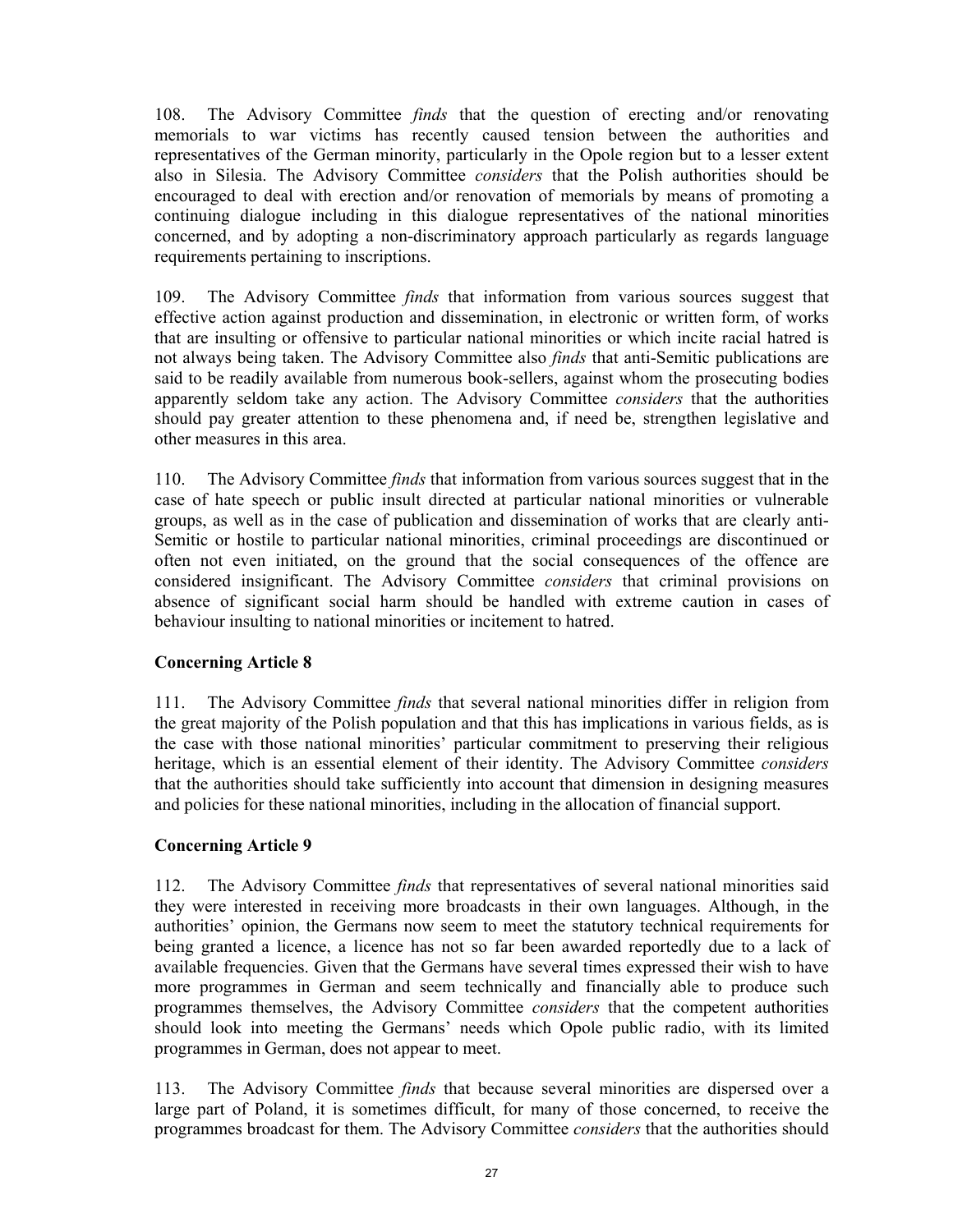investigate means of remedying the situation speedily. The Advisory Committee also *considers* that the authorities, in consultation with the representatives of the minorities concerned, could review the existing shortcomings in the geographical cover of broadcasting and examine with them how the situation could be improved, including the feasibility of producing and broadcasting certain programmes for national minorities at the national level and no longer exclusively at the regional level.

114. The Advisory Committee *finds* that although national minorities' representatives are involved in a number of public radio and television stations' programmes intended for minorities, other programmes are prepared without significant consultation with minorities. The Advisory Committee *considers* that the competent authorities should pay more attention to involving persons – including journalists – belonging to national minorities in the preparation of programmes for these national minorities and/or in the bodies which supervise these programmes.

## **Concerning Article 10**

115. The Advisory Committee *finds* that there is at present no provision in the Polish legal order providing for the use of minority languages in relations between persons belonging to national minorities and the administrative authorities and that no province, county or municipality, whatever percentage of the local population persons belonging to national minorities account for, is able to allow use of minority languages in official dealings. Given that there seem to be areas where persons belonging to national minorities live traditionally or in substantial numbers, the Advisory Committee *considers* that the present situation is not compatible with Article 10, paragraph 2 of the Framework Convention and that the authorities should examine how to remedy this legislative shortcoming. The Advisory Committee also *considers* it necessary for the authorities to assess, in consultation with national minorities' representatives, the real needs and requests in the matter, and subsequently determine in which geographical areas of the country minority languages might be used in official dealings.

116. The Advisory Committee *finds* that that the 1999 Decree "concerning cases in which names and texts in the Polish language may be accompanied by translations into foreign languages", which treats minority languages as foreign languages and applies the same restrictive rules to both categories, risks sending the public an unfortunate signal as to the place of minority languages and cultures in Polish society. The Advisory Committee *considers* that the legitimate needs of minority languages and cultures are very different from those of foreign languages, and it is important to treat them separately instead of reducing their level of protection to the lowest common denominator.

## **Concerning Article 11**

117. The Advisory Committee *finds* that there is at present no legal basis in Polish law allowing the display of traditional local names, street names and other topographical indications intended for the public in minority languages, albeit topographical indications in German and Kaszub have sometimes been put up in isolated cases without any legal basis. The Advisory Committee *considers* that the present legal framework is not compatible with Article 11, paragraph 3 of the Framework Convention and *considers* that the Polish authorities should examine how to remedy this legislative shortcoming. The Advisory Committee also *considers* it necessary for the Polish authorities to examine, in consultation with representatives of national minorities, particularly the Belarusians, what demand there is in this matter and which geographical areas could be concerned.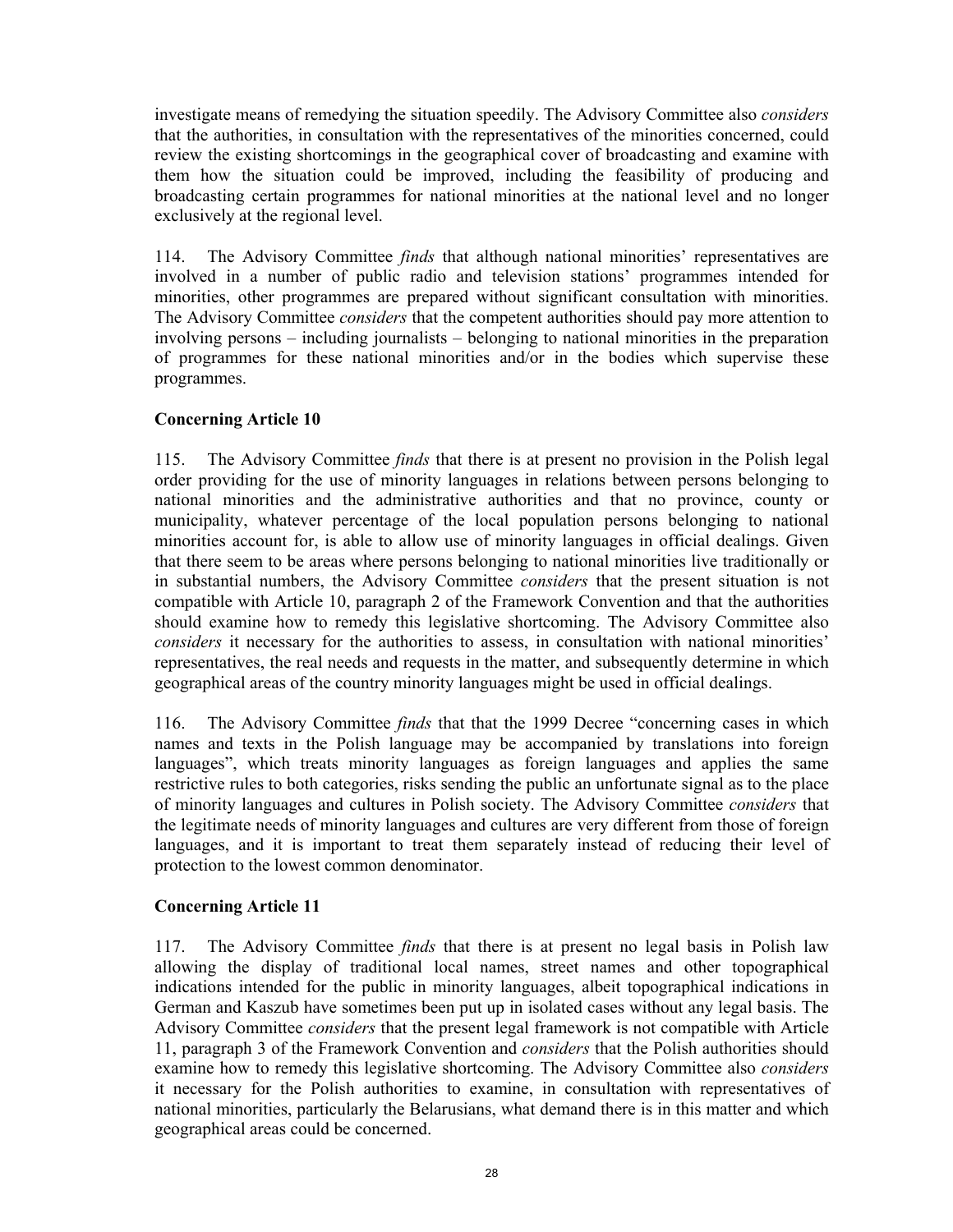### **Concerning Article 12**

118. The Advisory Committee *finds* that while efforts have been made in the school curriculum to promote knowledge of the cultures, histories, languages and religions of national minorities living in Poland, Poland still too often seems to be presented as an ethnically and linguistically homogeneous country. The Advisory Committee *considers* that the authorities should take further steps to increase the multicultural and multiethnic content of the curriculum and that, more generally, efforts to raise both the majority's and minorities' awareness of national minority cultures should be intensified.

119. The Advisory Committee *finds* that the situation regarding education of the Roma gives rise to deep concern and differs significantly from the situation of other national minorities and the majority. The Advisory Committee *finds* that there is a great deal of criticism concerning maintenance of "Roma classes", in particular from Roma representatives themselves since such classes, which are not designed specifically to develop Roma language and culture, appear to perpetuate a form of separation rather than help Roma integrate into the Polish school system. The Advisory Committee *finds* that, under the Pilot Programme to assist the Małopolskie Roma community in 2001-2003, the authorities have offered a new instruction model based on integrating Roma into ordinary classes and that this model has already produced positive results. The Advisory Committee *considers* that similar measures to encourage Roma integration into ordinary schooling, together with increased support for pre-school access, should be extended to the whole of the country without delay as provided for by the Programme for Roma community in Poland recently adopted.

### **Concerning Article 14**

120. The Advisory Committee *finds* that there are both legal guarantees and many opportunities available, in practice, to persons belonging to national minorities for receiving instruction of/in their languages, in one form or another, as part of the public education system. The Advisory Committee also *finds* that notwithstanding precise minimum requirements for setting up minority classes, the position is less clear as regards closure of such classes, a matter in which the local authorities seem to have a decisive role and where decisions are often taken with financial considerations as a principal ground. The Advisory Committee *considers* that the authorities should pay due attention to the existing thresholds and the needs of persons belonging to national minorities in this matter.

121. The Advisory Committee *finds* that in most classes or schools attended by Lithuanian pupils, the language of instruction is Lithuanian, but that closure threats to a number of Lithuanian schools at Puńsk and Sejny have been reported. The Advisory Committee *considers* that the competent authorities should explore, in consultation with the parties concerned at the local level, all means of maintaining the Lithuanian schools threatened with closure. Concerning Article 15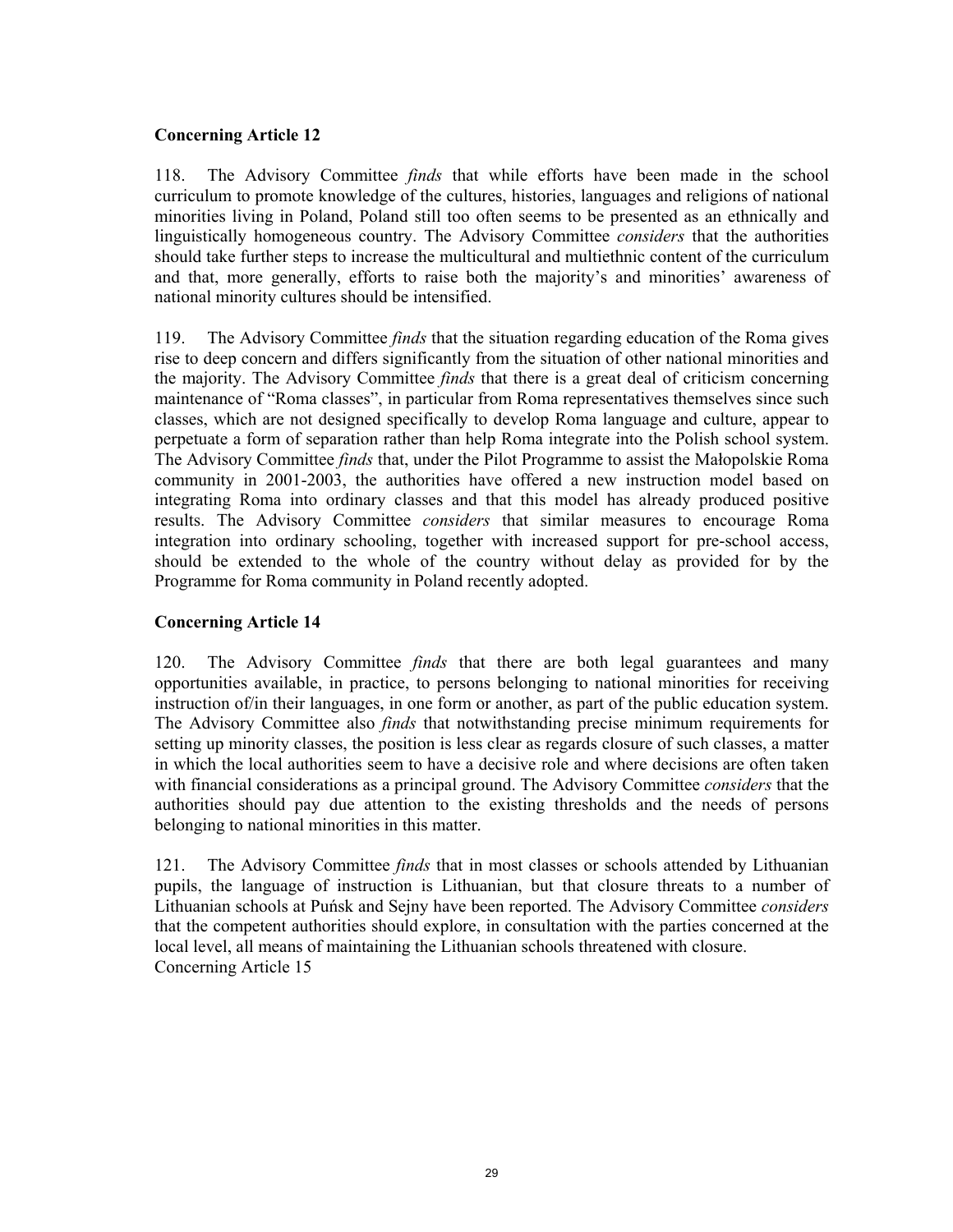## **Concerning Article 15**

122. The Advisory Committee *finds* that several national minorities, in particular the Germans, Ukrainians, Belarusians and Lithuanians, are well represented in elected bodies in their areas of settlement, at municipal, county and, in some cases, province level. The Advisory Committee also *finds* that the recent introduction of Plenipotentiaries for minorities in several provinces where national minorities reside is a positive development.

123. The Advisory Committee *finds* that as regards participation at national level, national minorities are still proportionately poorly represented in Parliament and seem to have had fewer and fewer representatives in the last two parliaments. The Advisory Committee *considers* that it is particularly important to reinforce existing mechanisms and develop others so as to improve national minorities' participation at national level, particularly in the case of the smaller and scattered minorities.

124. The Advisory Committee *finds* that development and co-ordination of government policies and measures for national minorities are the responsibility of the Team for National Minority Issues in which national minority representatives' have a limited role. The Advisory Committee *considers* that the authorities should consider increasing national minority representatives' participation in the Team, for example by providing for the regular participation of all national minorities in the Team, introducing a procedure so that they can formally put items on the Team's agenda or even making them members of the Team. Concerning Article 18

## **Concerning Article 18**

125. The Advisory Committee *finds* that Poland has concluded with its neighbours numerous bilateral agreements protecting national minorities. The Advisory Committee *considers* that the Polish authorities should bear in mind that making the implementation of protective measures for national minorities living in Poland systematically conditional to progress recorded on similar issues in neighbouring countries is not in line with the spirit of the Framework Convention and cannot compensate shortcomings in the protection scheme set up under domestic law.